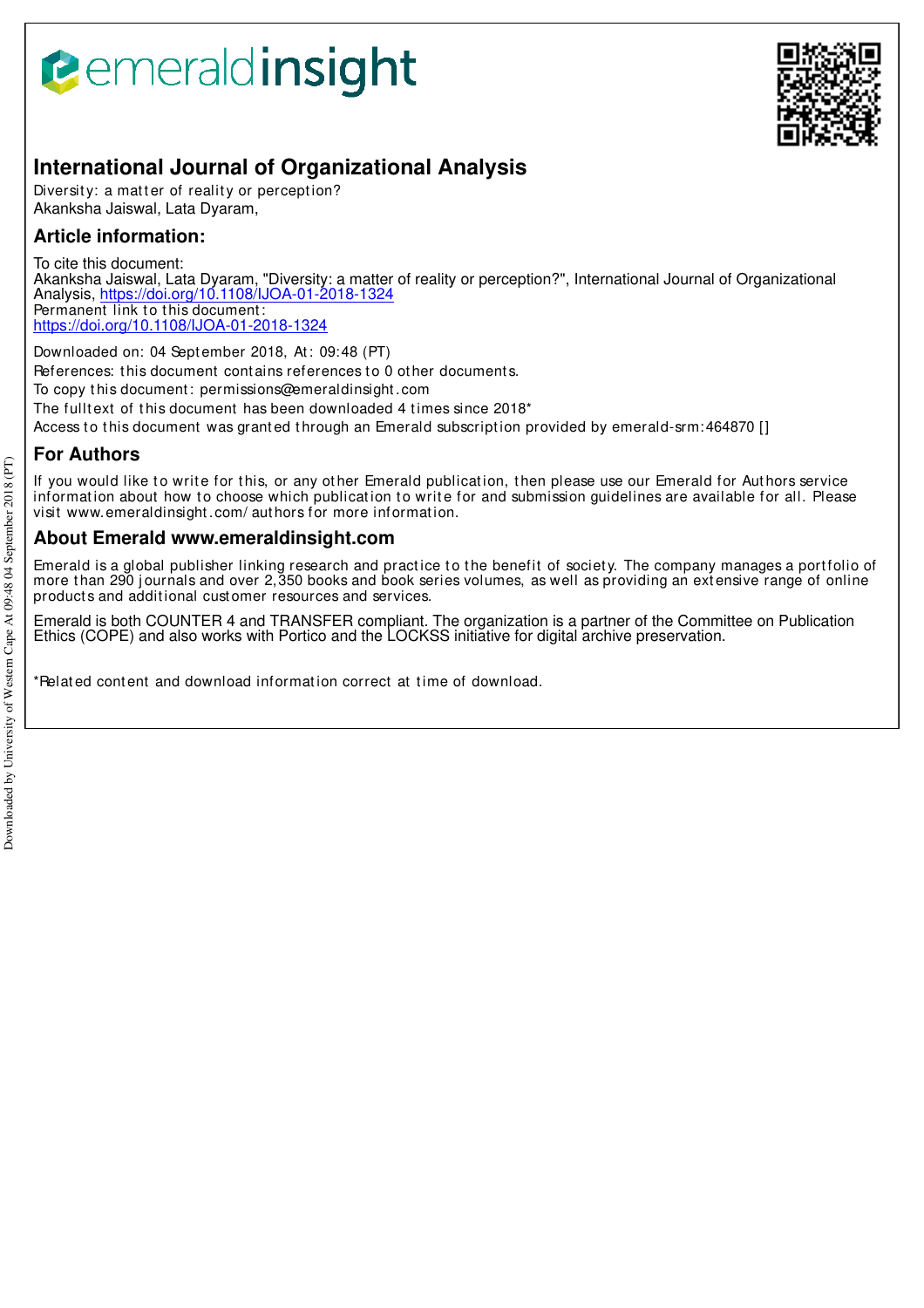# **Diversity: a matter of reality or perception?**

# **Abstract**

**Purpose:** While extant literature is replete with studies on actual diversity, research on perceived diversity is scant. We examine perceived diversity as an underlying mechanism explaining the effect of actual diversity on affect-related outcome (employee well-being).

**Design/methodology/approach:** 617 full-time employees from large organizations representing varied industries in India have participated in the survey-based study. We used PROCESS macro for mediation analysis.

**Findings:** An index estimating actual surface-level diversity was found to correlate significantly with perceived surface-level diversity. Perceived diversity was found to significantly impact employee well-being, thereby, demonstrating its mediating role in the link between actual diversity and well-being.

**Research limitations/implications:** Beyond the underlying processes of diversity effects such as diversity perceptions, contextual factors conditioning diversity effects need exploration.

**Practical implications:** Investigation of both actual and perceived diversity improves the explanation of diversity effects. Besides compositional mix, managers must tap on employee perceived differences to understand and leverage diversity and its effects.

**Originality/value:** Besides contributing to the emerging interest in empirical examination of perceived diversity on employee outcomes, this study develops an index to estimate actual surface-level diversity.

*Keywords:* Actual surface diversity; demographic diversity; perceived diversity; well-being

# **Introduction**

Work dynamics has witnessed an inevitable change in the past few decades owing to two emerging trends in the organizational environment. Demographic changes in the workforce composition such as increasing employee migration transcending national and international boundaries, growing generational gap and confluence of people with varied cultural characteristics, are rendering organizations more and more heterogeneous (van Knippenberg and Mell, 2016). In addition, creating a positive and exciting work culture, reducing employee stress and boosting their well-being is receiving increased managerial attention (Kossek *et al.,* 2012). While both these trends developed exclusively and independently aiming at improving organizational productivity, we highlight how these may be pursued mutually.

Extant literature indicates negative impact of diversity on employee affective experiences such as low job satisfaction, commitment and well-being (Nair and Vohra, 2015; Wesolowski and Mossholder, 1997; Wilks and Neto, 2013). Examining diversity's affective effects is critical as social category dissimilarity often triggers feelings of alienation, inadequacy, insignificance, exclusion and low well-being (Mor Barak and Levin, 2002; Patrick and Kumar, 2012). Such effects are indisputably contradictory to the spirit with which diversity is infused in organizations. Thus, an integration of these two developing trends is

© Emerald Publishing Limited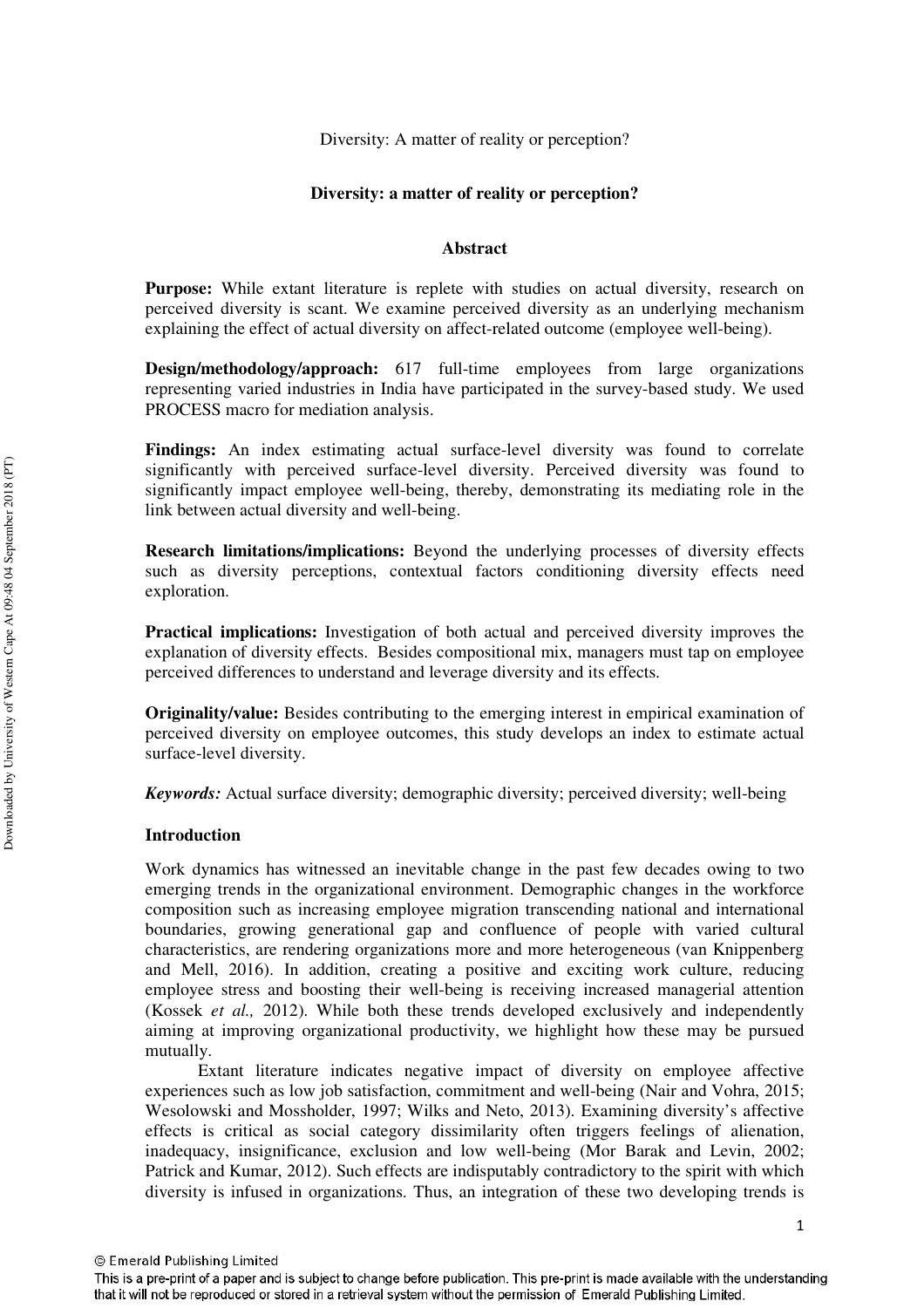more essential than ever before in contemporary times.

The current study contributes to diversity literature by examining a process that is often assumed to occur, but rarely measured – *perceptions of diversity*. Although past empirical research often invokes diversity perceptions as an underlying mechanism to explain actual diversity effects (Williams and O'Reilly, 1998), we separately measure both in the present study. Some scholars contend that objective measures of diversity may not be identical to the diversity perceived by employees and that perceptions are more relevant in explaining diversity effects (Acar, 2010; Allen *et al.*, 2007; Harrison *et al.*, 2002; Hentschel *et al.*, 2013; Shemla *et al.*, 2016; Zellmer-Bruhn *et al.*, 2008). Examining perceptions as underlying mechanisms of the observed effects of diversity will provide 'insights into how these characteristics operate as social phenomenon' (Riordon, 2000; p. 161). In the present study, we test the mediating role of perceived diversity in the actual diversity- well-being relationship.

In the following sections, we present the study framework and test the hypotheses. Subsequently, we discuss managerial implications and outline the scope for further research.

# **Theory and hypotheses**

#### *Surface diversity*

Diversity often reflects dissimilarity among individuals evoking a perception that one's peers are different from oneself (Guillaume *et al.,* 2014; van Knippenberg and Schippers, 2007). Demographic or social category diversity denotes differences in attributes such as age, gender or ethnicity. These readily observable attributes are often called 'surface-level diversity' because individuals can make a fair estimate of the age, gender or ethnic background of others and therefore, assess the level of (dis)similarity with themselves (Harrison *et al.*, 2002). *We operationalize diversity as employee's perceived dissimilarity with their coworkers on surface-level attributes.* Besides gender and age, surface diversity attributes salient in the Indian context are marital status, religion, first language and state of origin.

Diversity literature often invokes social categorization theory (Tajfel, 1982) and similarity/attraction paradigm (Byrne, 1971) to explain diversity effects. According to the social categorization theory, individuals in a given situation employ any salient visible characteristic (such as age, ethnicity or gender) to categorize themselves and others into social classifications "us" versus "them". Individuals have a 'natural tendency to use categories to simplify their world of experiences' (Williams and O'Reilly, 1998, p. 81) by ascribing specific attitudinal or behavioural patterns to each category. In- and out-groups are formed wherein out-group members are perceived to be less trustworthy and less cooperative than in-group members. Prejudice based on self-versus others categorization, often hampers interpersonal processes vital for smooth organizational functioning and productivity. In a similar vein, the similarity/attraction paradigm posits that the degree to which individuals perceive themselves to be similar/ different from others often determines social processes. Similarity based on specific demographic attributes increases interpersonal liking and attraction. This increases interaction among similar others making the interactions more desirable and positively reinforcing. Reinforcement of one's beliefs and attitudes helps maintain a positive self-identity and self-esteem.

While performance and cognitive effects of diversity are the most preferred outcomes in extant literature, there is a need to explore affective outcomes of diversity (Jackson *et al.,* 2003). In their empirical work, Finn and Chattopadhyay (2000) found that diversity based on ethnicity negatively related to an individual's self-esteem. Hofhuis and colleagues' (2012) study revealed that cultural diversity led to negative social processes, such as conflict, miscommunication, and discrimination; thereby dissimilar employees experiencing less job

This is a pre-print of a paper and is subject to change before publication. This pre-print is made available with the understanding that it will not be reproduced or stored in a retrieval system without the permission of Emerald Publishing Limited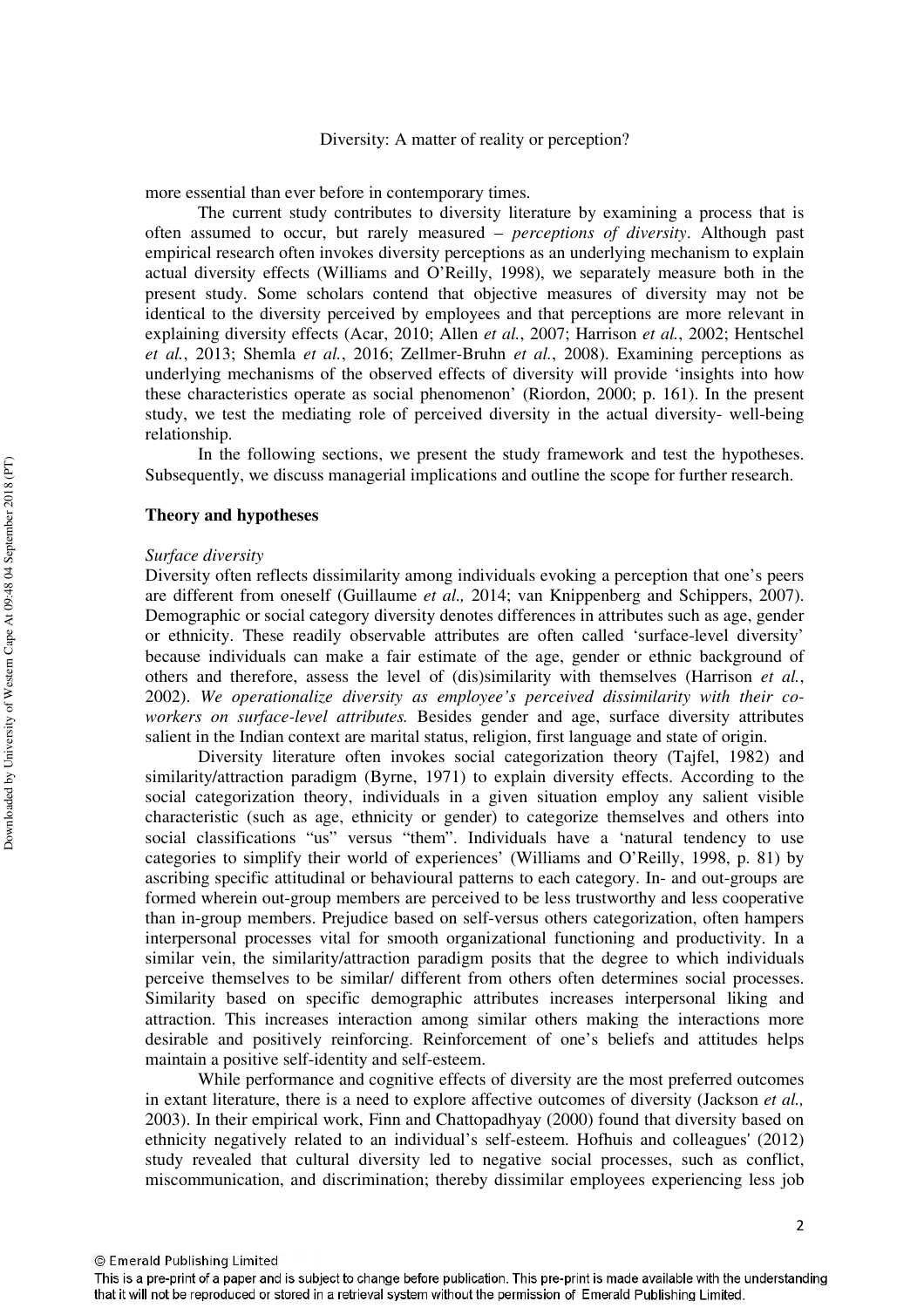satisfaction, commitment and high tendency to withdraw from work (Cunningham and Sagas, 2004; Findler *et al.*, 2007; Liao *et al*., 2004; Patrick and Kumar, 2012). Hence, literature indicates demographic dissimilarity among organizational members to have unfavorable impact on employee affective outcomes.

# *Employee Well-Being (EWB)*

Well-being encompass a breadth of wellness including positive self and life evaluations, a sense of self-determination, personal growth and development, belief in the purpose of life, good interpersonal relationships and capacity to deal with life and others successfully (Ryff, 1989). Well-being is an overall positive state of an individual comprising dimensions such as physical, emotional, occupational and spiritual (Kowalski and Loretto, 2017). Well-being at work forms an integral part of an individual's overall well-being (Haile, 2012; Wilks and Neto, 2013). The work people carry out becomes central to their self-concept and shapes their identity. Owing to the spill-over effects of well-being dimensions on one another, individual's engagement and fulfilment with their day-to-day work have a propensity to strongly impact their overall well-being.

It is important for organizations to consider well-being as a crucial aspect of business because emerging research indicates benefits of high EWB on several individual and organizational outcomes (Kowalski and Loretto, 2017; Morse, 2012; Taris and Schreurs, 2009). Employees reporting a high well-being outperformed those low on well-being in outcomes such as sales by  $37\%$ , productivity by  $31\%$ , were three times more creative, ten times more engaged and health-care cost lowered by 40% (Achor, 2012; Hosie and Sevastos, 2009; Lyubomirsky *et al*., 2005). Further, Wright and Bonett (2007) found that a one-point increase in reported well-being (with well-being measured on a 7-point scale) doubled the probability of the employee retaining with the organization. Turnover cost per employee was found to be two times the average yearly salary (Wright and Huang, 2012). Taris and Schreurs (2009) and Hosie and Sevastos (2009) found organizational and job performance to be significantly related to the average level of employee well- being. Such findings elucidate that EWB directly translates into the bottom-line of the organization and hence employers should consider it as having strong business implications.

Employees in contemporary Indian organizations relate their well-being with aspects such as workplace safety, relationships, type of work and work environment (Jaiswal and Dyaram, in press; Sinha, 2011). Indian cultural values of *sneh-shraddha* (amicable personal relations with peers and higher-ups) make social support an important aspect of well-being (Sinha, 2014). Further, occupational health and safety is an important aspect contributing to well-being of Indian employees (Rajaprasad and Chalapathi, 2015). In addition, working conditions, pride, and engagement are cited to be salient for EWB in India (Gurtoo, 2016; Sinha, 2011). Employee well-being, therefore, is operationalized as *well-being drawn from employee work environment and work characteristics*.

# *Actual and perceived diversity*

Basis diversity literature, it is important to highlight that the observed diversity effects were a result of actual demographic dissimilarities present in the firm. Actual diversity is derived by adopting the Euclidian distance approach (for categorical attributes such as gender) or the coefficient of variation approach (for continuous attributes such as age). Findings of actual diversity are most often explained by perceptions of demographic dissimilarity. Yet, perceptual approach to diversity which directly seeks perceptual data from respondents on how similar they think they are in demographic characteristics to others (for example, Kirchmeyer, 1995), has received less scholarly attention (Shemla *et al.,* 2016). This approach highlights that perception of social category dissimilarity and not the actual demographic

© Emerald Publishing Limited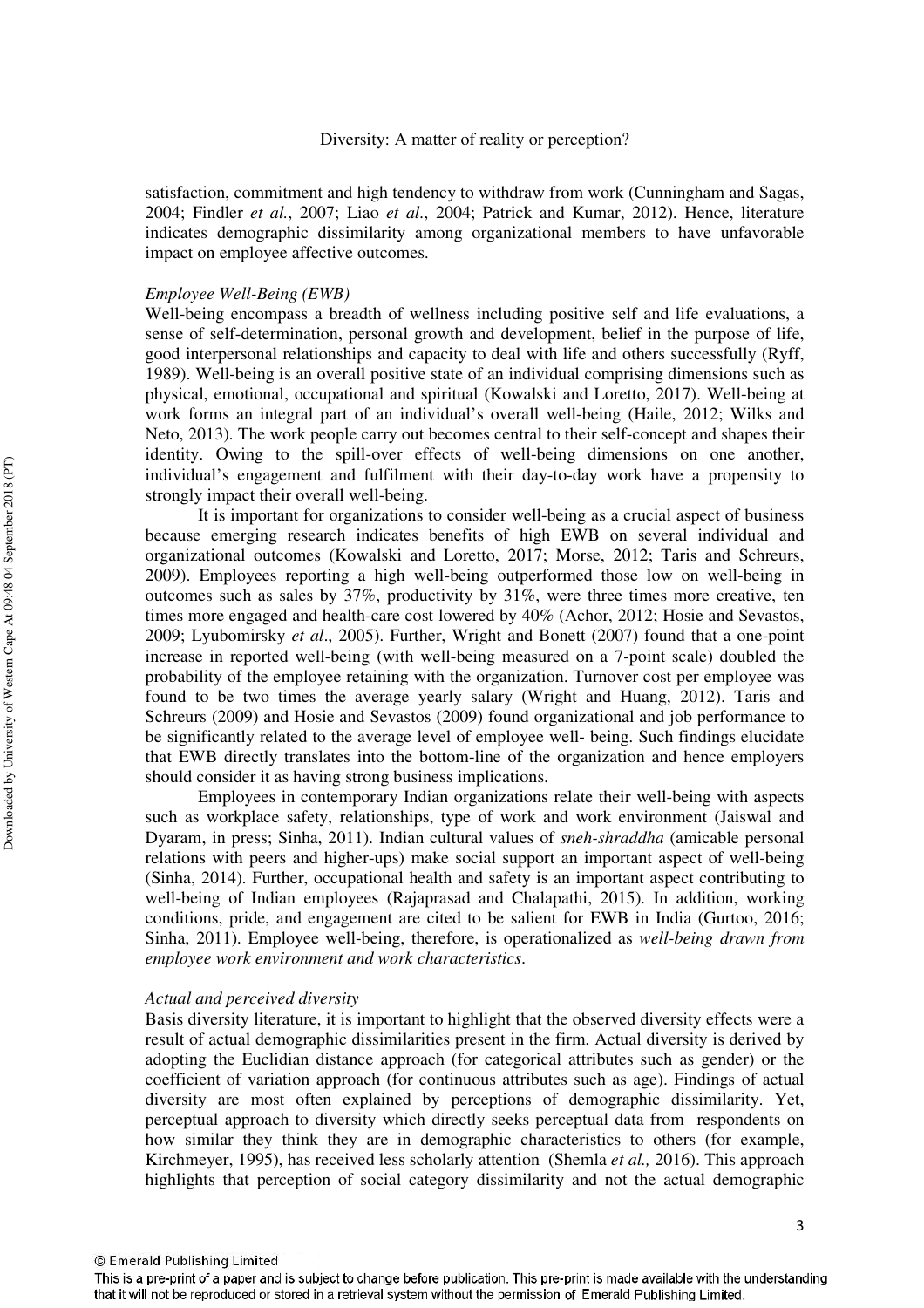differences predicts diversity effects. To obtain a multidimensional view of diversity and additional insights into diversity outcomes (Allen *et al.,* 2007), it is essential to fully operationalize the construct of demographic diversity (Riordan, 2000), by measuring diversity through actual and perceptual methods. Hence, we signify actual and perceived dissimilarity as related constructs leading to the following contention:

*Hypothesis l: Actual surface diversity positively relates to employee's perceived surface diversity.* 

#### *Perceived diversity and Employee well-being*

Diversity is often credited with improved performance and creativity, however, Milliken and Martins (1996) have symbolized diversity as a 'double-edged sword' as it reduces cohesion, cooperation and integration (Mohammed and Nadkarni, 2011; Nakui *et al.*, 2011; Srikanth *et al*., 2016). This process loss results in detrimental employee outcomes such as increased conflict and employee turnover, reduced commitment, satisfaction and well-being (Findler *et al.*, 2007; Mor Barak and Levin, 2002). Examining detrimental impact of diversity on affect becomes essential as perception of differences among dissimilar individuals often invoke feelings of insignificance, insecurity and inadequacy (Daya, 2014; Mor Barak *et al*., 2003). Individuals experience acculturative stress i.e. emotional instability/conflict while trying to assimilate or integrate with others who are different from themselves. This further creates identity clashes or dual-identity issues, thereby increasing the possibility of shackling intra personal experiences (Guillaume *et al.*, 2014; Oerlemans *et al.*, 2008; van der Zee *et al.*, 2004). These psychological processes have a significant impact on intrapersonal experiences of an individual and need to be systematically explored (Roberson *et al*., 2017). Addressing the call for research on affective diversity effects (Jackson *et al.*, 2003; van Knippenberg and Schippers, 2007), we focus on well-being which is an important goal in itself.

Studies that have examined the impact of diversity on well-being, have reported unfavorable effects. Haile (2012) and Wilks and Neto (2013) found gender and age diversity to correlate respectively with lower job-related well-being. In a similar vein, Enchautegui-de-Jesus and colleagues (2006) found ethnically diverse employees reporting low levels of psychological well-being. Employees perception of demographic differences render them psychologically insecure, less valued and excluded from various organizational processes such as decision making, access to information and resources (Mor Barak and Levin, 2002). This sense of insecurity and exclusion negatively influences their well-being. Hence, we posit that:

## *Hypothesis 2: Employee perceived surface diversity negatively impacts their well-being*

# *Mediating role of perceptions*

The logical premise of the first two hypotheses necessitates a third proposition: if actual diversity impacts perceived diversity and perceived diversity impacts well-being, then perceptions play a mediating role in the actual diversity and well-being relationship. Harrison *et al.* (2002) showed perceptual measures to be significant markers of actual demographic diversity attributes and found perceived diversity to mediate the effects of objective diversity on social integration.

 Zellmer-Bruhn *et al.* (2008) argued that actual social category diversity leads to formation of perceptions of diversity. These perceptions often are less susceptible to change as individuals do not easily move in or out from a particular social category. Likewise, Acar (2010) underscored that individual's reaction towards dissimilarity is based on perceptions rather than reality *per se*. Building on these empirical studies, we posit that perceptual

© Emerald Publishing Limited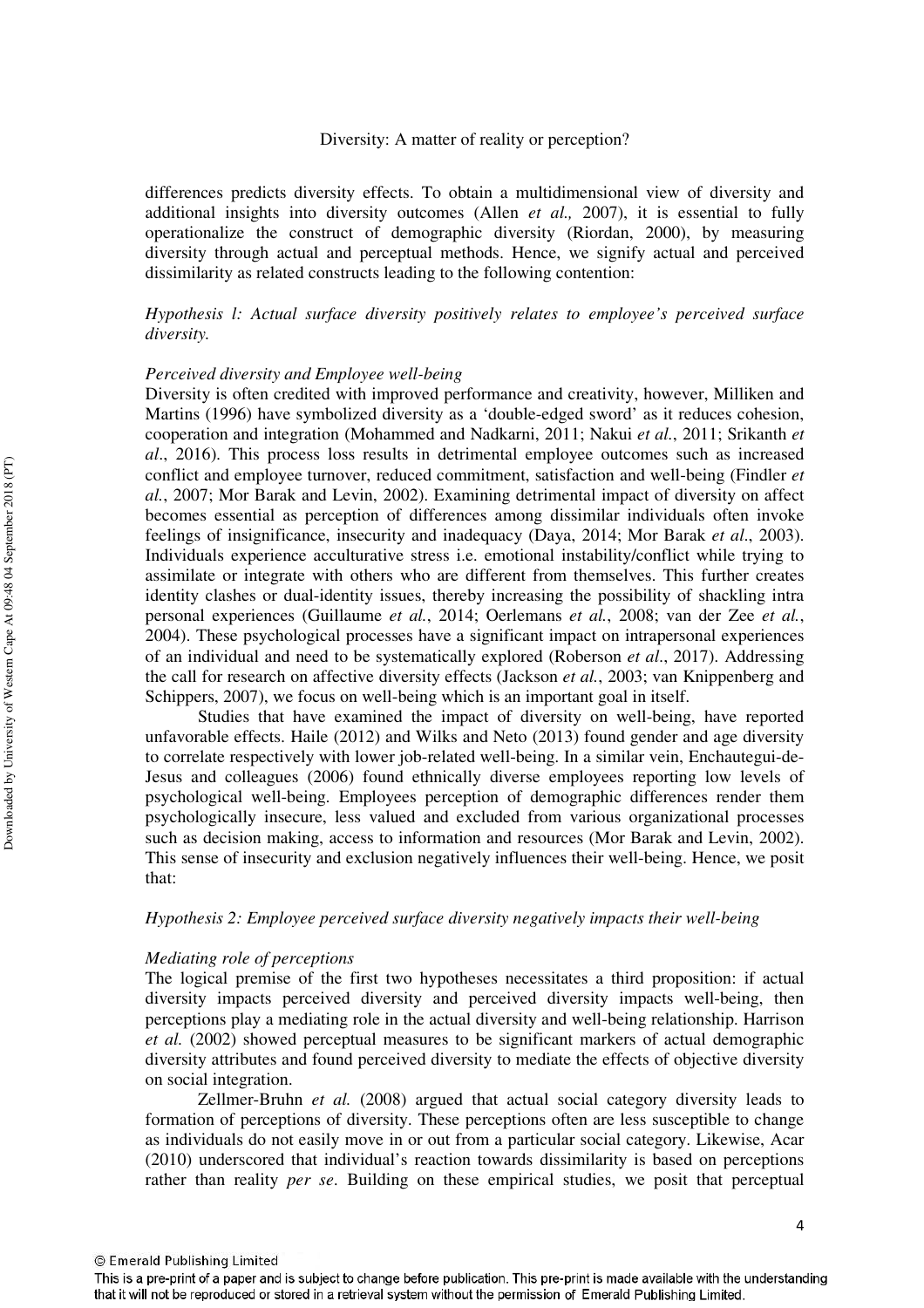counterparts of actual diversity attributes explain employee affective experiences at work.

*Hypothesis 3: Perceived surface diversity mediates the link between actual surface diversity and employee well-being.* 

# **Method**

# *Sample*

617 full-time professionals from large private organizations in India have participated in the survey-based study. Study respondents had more than five years of total work experience and more than three years of tenure in the present organization. Such tenure will familiarize employees with organizational members, policies and practices. We contacted business and human resource heads of these firms for their consent in administering the self-report questionnaire. 987 employees agreed to participate and 654 employees responded, yielding a response rate of 66.26%. Post data screening for incomplete or missing data, we retained 617 valid responses.

# *Measures*

*Actual Surface Diversity.* Besides age, gender is a key diversity attribute in the present study context, owing to women increasingly joining the Indian workforce (Buddhapriya, 2013; Kundu and Mor, 2017; Nair and Vohra, 2015). Ethnicity, a common measure of cultural identity, refers to multiple aspects such as place of birth, first language and religion (Kirchmeyer, 1995). In India, each of these demographic attributes hold distinct significance; thus, we treat these as separate social categories than combining all into a single attribute of ethnicity. Although India is secular, different religious beliefs contribute significantly to religion-based categorization (Gebert *et al*., 2011). Conflicts over linguistic rights have a deep influence on employees leading to language-based categorization (Kulkarni and Sommer, 2015). State of origin/ domicile further contributes to individual's identity and salience (Haq, 2012; Ratnam and Chandra, 1996). We also consider marital status as a basis of workplace categorization owing to expectations of work relationships such as availability for weekend meetings (Price *et al.*, 2006). Thus, in the present study, diversity on gender, age, religion, marital status, language and region mark surface diversity. To obtain a measure of 'actual surface diversity', we considered the larger context in which organizations are embedded such as industry and society (Guillaume *et al.,* 2014; Joshi and Roh, 2009). We collected data on demographics and societal compositions of various diversity attributes through secondary sources.

*Actual Surface Diversity Index*. For each of the six demographic attributes, the sample was dichotomized into 0 to indicate 'low diversity' or 1 to indicate 'high diversity'. According to the Confederation of Indian Industry (CII), sectors leading in women employment are healthcare/ pharmaceutical and banking, with about 40% of the workforce being women (Salve and Tewari, 2015), whereas in other sectors, women in the workforce range from 16.3% (automobile and engineering industries) to 33% (hospitality). Accordingly, women respondents in our data set representing health care and banking industries were assigned a diversity score of '0' and women respondents from other sectors were assigned '1'. Next, 80% of the Indian workforce is reported to be under 40 years of age (Deshpande, 2013; Motkuri, 2009). Conforming to this representation, respondents in our data set were assigned '0' for under 40 and '1' for above 40. According to the Census of India (2011), 80.5% Indians believe in Hinduism. Accordingly, Hinduism is assigned '0' and other religions as '1'. Since more than 80% of the Indian working population is wedded (Deshpande, 2013), married respondents were assigned '0' and other marital status categories such as single or

Downloaded by University of Western Cape At 09:48 04 September 2018 (PT) Downloaded by University of Western Cape At 09:48 04 September 2018 (PT)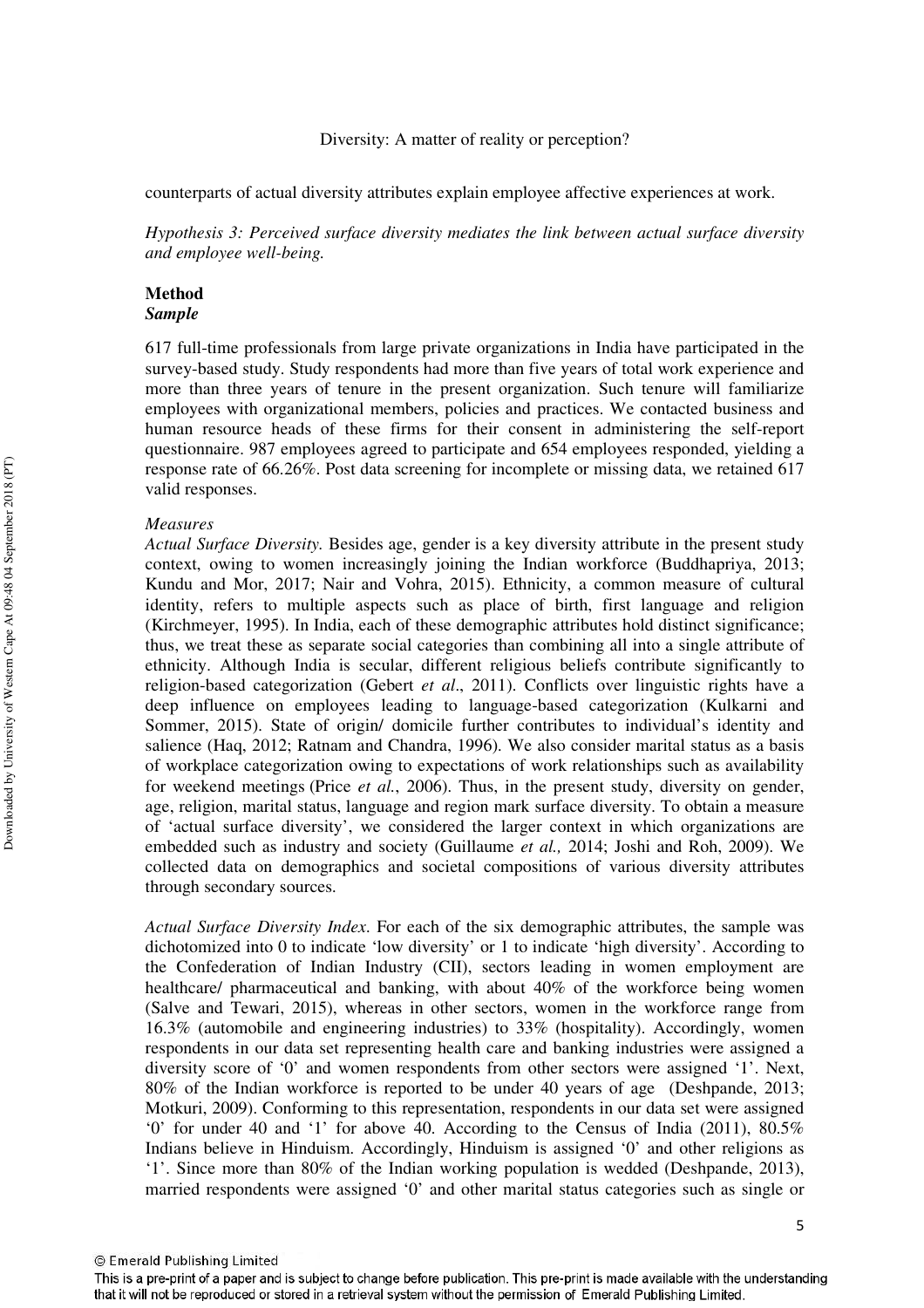divorced were assigned '1'. Basis 29 states of India, historically divided on language, we noted each state with its native language (as spoken by majority of people) and referred as 'first language'. If the respondent's reported language and the main language spoken in that region was same, then we assigned a diversity score of '0' else '1'. Likewise, if the state of domicile matched with the respondent's reported work location, then we assigned '0' else '1'. Table 1 demonstrates the sample characteristics and summarizes the method used for assigning diversity scores to various demographic attributes. Each attribute was given equal weightage in the actual surface diversity index ranging from 0 to 1.

> **Insert Table 1 about here ------------------------------------**

**-----------------------------------** 

*Perceived surface diversity.* We adapted items from Harrison *et al.* (2002) and Kirchmeyer (1995) scales by incorporating items on diversity attributes unique to India such as first language, and state of domicile. Respondents indicated how often they worked with dissimilar others on 6 surface diversity items on a 5-point scale ranging from Never to Always. Sample item includes, 'For my work, I interact with others whose first language differs from mine'. Cronbach's alpha for this measure was found to be 0.79.

*Employee well-being.* We adapted 10 items from Warr *et al.*'s (1979) Perceived Intrinsic Job Characteristics scale to measure work characteristics, 10 items from Haynes *et al.*'s (1999) Manager and Peer Support scales to measure interpersonal relationships and 10 items from Hayes *et al.*'s (1998) Management Safety Practices scale to seek perception of working conditions. All items were measured on a 5-point scale from Strongly Disagree to Strongly Agree. Sample item includes, 'My management provides safe working conditions'. Post Confirmatory Factor Analysis (CFA), ten items were retained with Cronbach's alpha of 0.84.

# *Confirmatory Factor Analysis and caution against Common Method Bias*

We performed Confirmatory Factor Analysis (CFA) using SPSS AMOS 22 and used conventional cut-off values to assess model fit (i.e., normed chi-square < 3, comparative fit index (CFI)  $> 0.90$ , goodness of fit index (GFI)  $> 0.90$ , Root Mean Square Error of Approximation (RMSEA) < 0.06, Standardized Root Mean square Residual (SRMR) < .08; Tims *et al.*, 2013). The study data fits in well with the proposed measurement model depicted by the fit indices (normed chi-square = 2.10, CFI =  $0.92$ , GFI =  $0.94$ , RMSEA =  $0.04$ , SRMR  $= 0.04$ ).

Self-reported data often submits to common method bias (CMB). However, when the study variables are perception-based, self-report measures are the most appropriate method and self-report measures of perceptions are not uncommon in management literature (Acar, 2010; Zellmer-Bruhn *et al.*, 2008). Employees are best suited to report their perceptions of diversity and well-being. Besides, we sought objective data on demographics in order to obtain a holistic view of diverse employee characteristics. Further, we employed multiple procedural remedies to limit CMB such as ensuring respondents anonymity and randomizing the order of items in the questionnaire (Podsakoff *et al*., 2012). Additionally, we conducted Harman's single-factor post-hoc test wherein CMB poses a concern if a single factor that accounts for majority of variance emerges. In the present study sample, the single factor accounted for 20% of total variance, thus indicating that CMB does not appear to be a major issue.

© Emerald Publishing Limited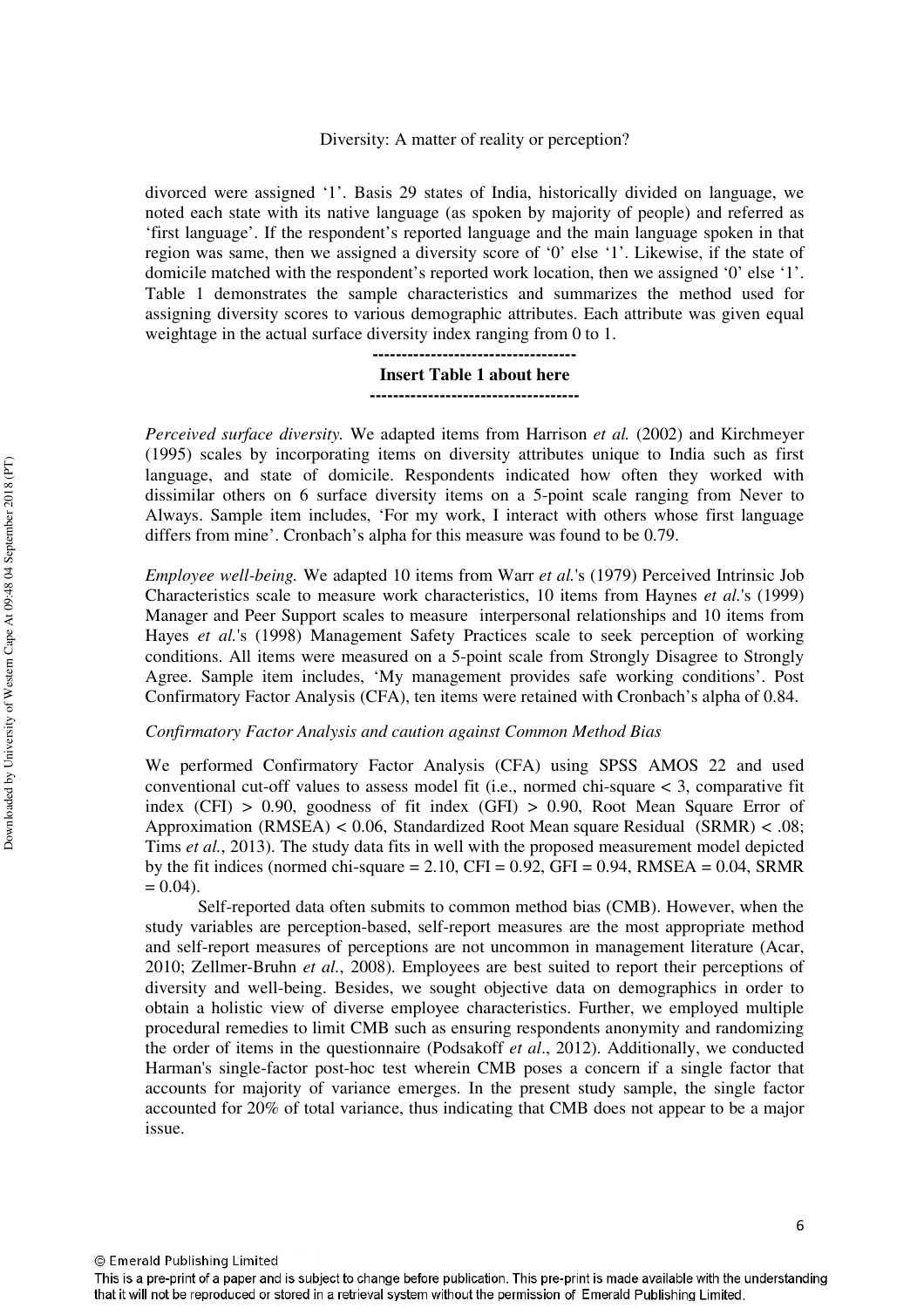# **Results**

In the present study, we created an index to assess employee dissimilarity based on actual demographics followed by measuring their perceptual counterpart. We also tested whether perceptions played a mediating role in the actual diversity and well-being relationship. Table 2 provides the descriptive statistics and correlations for all the study variables.

# **----------------------------------- Insert Table 2 about here**

**------------------------------------** 

#### *Direct effects*

We found actual surface diversity to positively relate to perceived surface diversity, supporting Hypothesis 1. Notably, we found a positive relationship between perceptions of diversity and well-being, as opposed to the proposed negative relationship in Hypothesis 2. Table 3 demonstrates the regression results.

# **-----------------------------------**

**Insert Table 3 about here** 

#### **------------------------------------**

# *Indirect effects*

Hypothesis 3 posits perceived surface diversity to mediate the link between actual diversity and employee well-being. We carried out mediation analysis using Hayes and Preacher's (2010) Model 4 approach, with a bootstrapping procedure for testing indirect effects. Our results satisfied all the three conditions of mediation (Baron and Kenny, 1986): actual surface diversity significantly predicted perceived surface diversity ( $\text{coeff} = 0.42$ ,  $t = 2.89$ ,  $p = 0.004$ ), perceived surface diversity significantly predicted EWB (*coeff* = 0.18,  $t = 5.37$ ,  $p = 0.000$ ) and without the mediating role of perceived surface diversity, the link between actual surface diversity and EWB was not significant (*coeff* = 0.09,  $t$  = 0.76,  $p$  = 0.45). Table 4 indicates the significant indirect effects of actual diversity on well-being through perceived diversity. Mediation is significant (support for Hypothesis 3) as the bootstrap estimates of the indirect effects fall within the confidence interval which does not include zero.

> **----------------------------------- Insert Table 4 about here ------------------------------------**

# **Discussion**

We proposed to measure surface-level diversity in two ways: actual and perceived. This was done in accordance with the central idea that empirically evaluating individual's both objective diversity and subjective experiences of diversity are necessary in creating a holistic understanding of how social category diversity influences employee affective outcomes. We found a significant association of actual surface diversity to their perceptual counterparts attesting the salience of these actual differences in framing perceptions of dissimilarity. Most theoretical underpinnings of diversity research are based on the assumption that actual diversity forms perceptions of dissimilarity which in turn impacts various outcomes. However, barring Harrison *et al*. (2002), we found no study explicitly measuring and correlating both these objective and subjective dimensions of social category diversity. Regression results demonstrated a significant positive relationship between actual and perceived diversity supporting hypothesis 1.

We also found support for hypothesis 2 that perceived diversity will impact wellbeing. However, the direction was positive as opposed to the proposed negative relationship. Over the past two decades, several reviews of diversity literature (Guillaume *et al*., 2014; Milliken and Martins, 1996; van Knippenberg and Schippers, 2007; Williams and O'Reilly,

This is a pre-print of a paper and is subject to change before publication. This pre-print is made available with the understanding that it will not be reproduced or stored in a retrieval system without the permission of Emerald Publishing Limited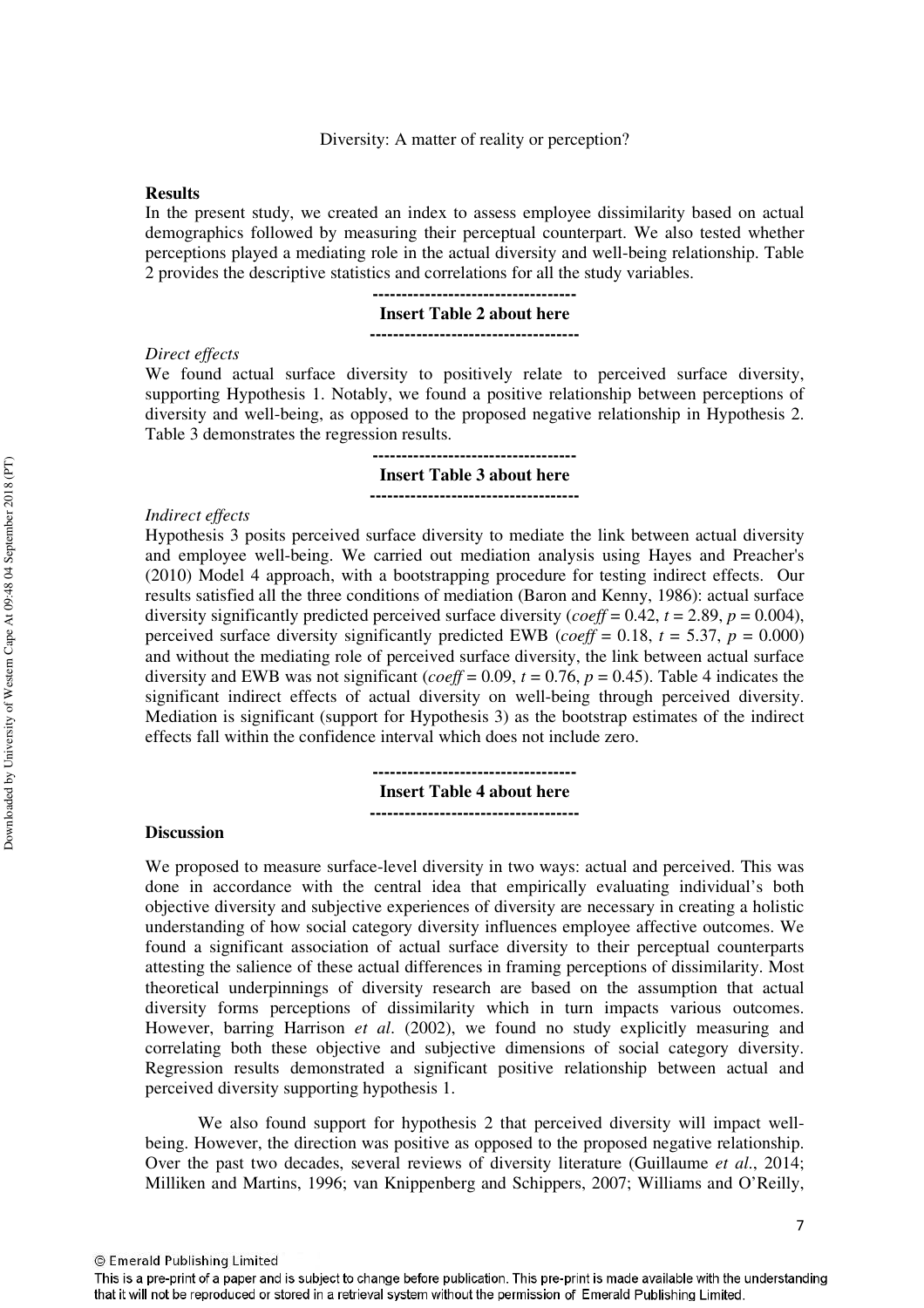1998) have echoed detrimental affect-related processes and outcomes such as decreased cohesion, integration, lower job satisfaction and commitment. Accordingly, we expected employees to report lower well-being while working with dissimilar others. However, our results revealed a contrasting picture i.e. perception of demographic diversity bolstered wellbeing. *Ironic processes theory* (Wegner, 1997) may explain our results. It states that 'attempts to influence mental states require two concurrent processes to occur: an intentional and conscious operating process that searches for the mental contents that will yield the desired state and an 'ironic' monitoring process that remains in the background of consciousness and searches for contents that signal the failure to achieve the desired state' (Acar, 2010, p. 1745). In the present study, it is plausible that employees are engaging in conscious efforts to suppress stereotypes arising from demographic differences that often hamper social processes and work outcomes. Contemporary organizations not only endorse diversity agenda but also actively sensitise their employees on potential ills of prejudice and stereotyping at work (Patrick and Kumar, 2012; Sabharwal, 2014; Zhang and Goldberg, 2013). Our sample comprised employees of large organizations having global footprints and most of these organizations have been promoting diversity as a "value" beyond mere diversity representation. These organizations sensitize their employees towards individual dissimilarity through various diversity and inclusion training (Dreachslin, 2007; Groysberg and Connolly, 2013; Nair and Vohra, 2015; Sabharwal, 2014). Often such conscious mentoring helps in creating awareness among employees to leverage diversity towards positive outcomes. Another possible explanation for the positive association is that diversity is perceived as *variety* (Harrison and Klein, 2007) wherein individuals acknowledge the differential strengths and talents among various social categories. Our respondents perhaps acknowledge and value the distinctiveness of varied demographic diversity; hence, we found overall positive levels of well-being.

Perceptions of diversity are often first formed based on what people readily notice about; such as gender or age (Acar, 2010; Allen *et al.,* 2007; Zellmer-Bruhn *et al.,* 2008). Study findings exhibit that actual demographic dissimilarities evoke perceptual differences which influence diversity outcomes. Accounting for these perceptions in addition to actual diversity characteristics can provide deeper insights into how diversity influences employee affective experiences. This contention was formulated as hypothesis 3 and we found empirical support for it. Perceptions of diversity mediated the relationship between actual diversity and well-being. Conventional theories such as social categorization have implicitly stated that individuals categorize based on readily observable differences leading to various outcomes. However, the underlying mechanism of these outcomes was not adequately explored (Roberson *et al.*, 2017). We assert that these diversity outcomes result from perceptions of dissimilarities caused by overt demographic differences. Including perceptual measures as salient markers of actual diversity, will enhance researchers' ability to account for diversity effects.

# *Implications*

Our study contributes to diversity literature in three key ways. First, we included a broad range of demographic diversity attributes, from conventionally examined facets such as age and gender to those attributes that are more relevant in the Indian context such as language, religion, marital status and state of domicile, towards responding to researcher's appeal to create indigenous diversity management scholarship (Klarsfeld *et al.,* 2014; Nishii and Özbilgin, 2007). Second, we measured both actual and perceived diversity towards enabling a comprehensive understanding of diversity effects. Third, as study data characterized an array

© Emerald Publishing Limited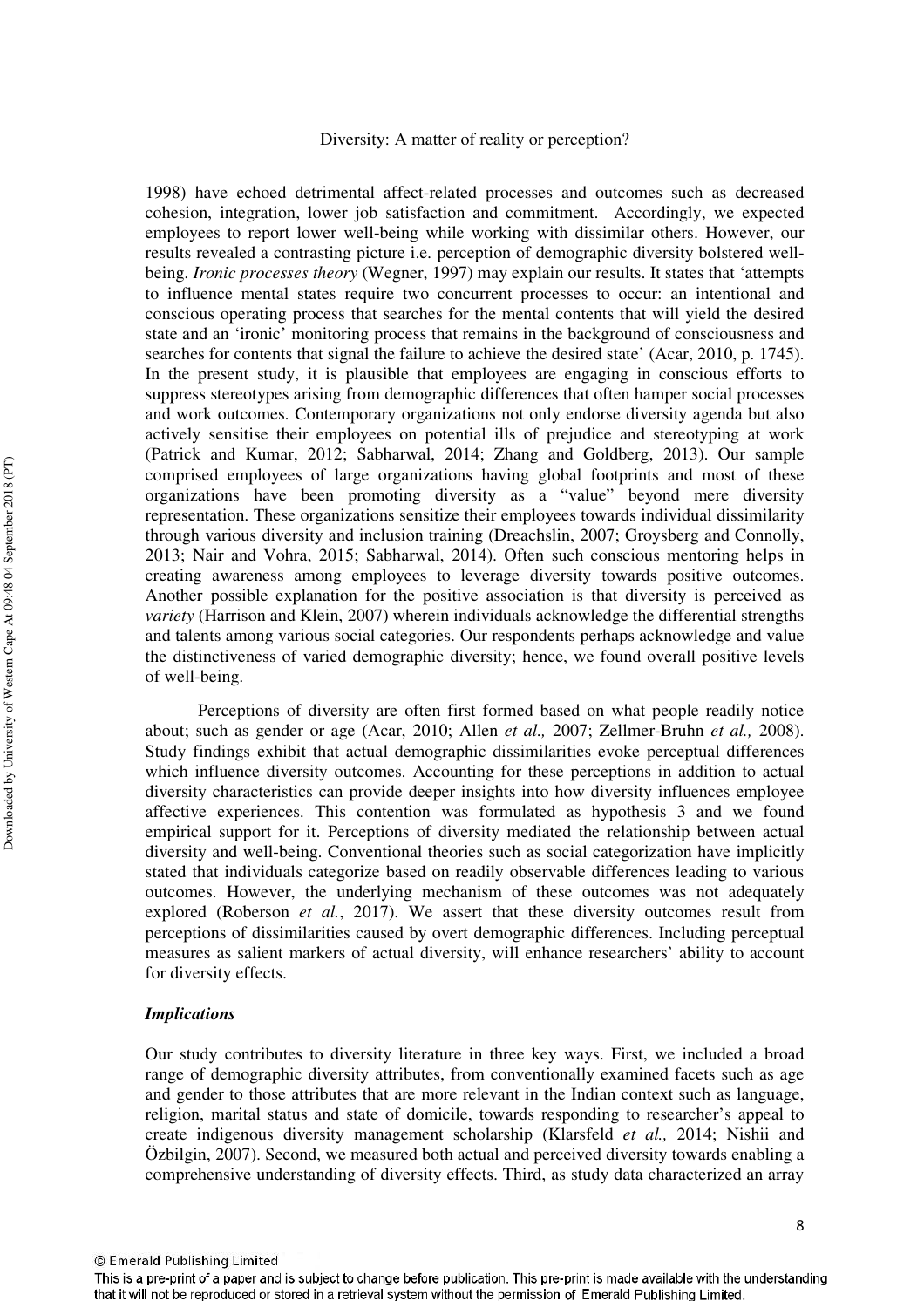of industry types representing corporate India, we created an index for estimating actual surface diversity as extant index measures could not be applicable.

Our study findings have important implications for organizational members. Often researchers assess impact of diversity attributes on various outcomes with assumptions of perceptions related to those diversity characteristics (Kirchmeyer, 1995). Studies report that paradigms underlying visible diversity and its perceptions and attributions thereof are same (Jackson *et al*., 2003). However, several researchers suggest that investigating perceptions than actual diversity will improve the explanatory power of diversity effects as perceptions of social environment create a stronger and direct impact on diversity outcomes as compared to the actual social environment itself (Acar, 2010; Harrison *et al*. 2002; Shemla *et al.,* 2016; Zellmer-Bruhn *et al*., 2008). Hence, we explored actual diversity and well-being relationship through the perceptual lens of demographic diversity. Additionally, our results show that the amount of variance accounted for by actual demographic dissimilarity was small ( $R^2 = 0.001$ ) but variance increased by 46% when perceived diversity was counted in. This is in line with Riordan's (2000) proposition that the use of perceived measures along with actual attributes may dramatically increase the amounts of variance explained in outcome measures. This increase in variance holds significant implications for managers – mere varied demographic mix cannot assure positive outcomes, whereas, the key is in understanding when and how employees begin to perceive differences in each other. There is a need for managerial understanding of both actual and perceived diversity towards effective people management and draw a competitive advantage.

 Method wise, we sought data from real-time working professionals. Previous works have examined perceived diversity drawing heavily on student sample (Acar, 2010; Graves and Elsass, 2005; Harrison *et al.,* 2002; Zellmer-Bruhn *et al.,* 2008). Findings based on student sample have limited extension to actual workplace scenarios. In a 'real' organizational setting, individuals get to explore implicit and deeper effects of demographic diversity as opposed to working in an abstract academic environment. Furthermore, students' voluntary involvement in research studies cannot be comparable to employee's involvement in organizational processes. Respondents in the present study were members of large organizations with years of work experience and greater familiarization with their present organizational systems, structure and culture. This enables several opportunities to interrelate and work together with different others and thereby higher likelihood of categorizations and perceived differences (Zellmer-Bruhn *et al.,* 2008). Hence, such study sample brings more confidence and credibility to the findings in holding greater practical implications.

 Further, little is known on individual's experiences of diversity, how social interactions and perceived differences are affected by diversity, and in turn affect their thinking, feelings and actions. Examining absolute and perceived diversity lends itself to greater awareness about how individuals, social groups and societies deal with diversity. This is important as schools, workplaces, and our country is rapidly witnessing mosaic of people with various racial, cultural and ethnic values, beliefs, experiences and backgrounds. With diversity as a *value*, this understanding will facilitate cohesion, collaboration and cooperation.

# *Limitations and directions for future research*

While the study sample and findings have some meaningful implications with respect to diversity management, more complex modelling is necessitated to identify key conditions under which diversity will yield favorable results. Diversity phenomenon is operational at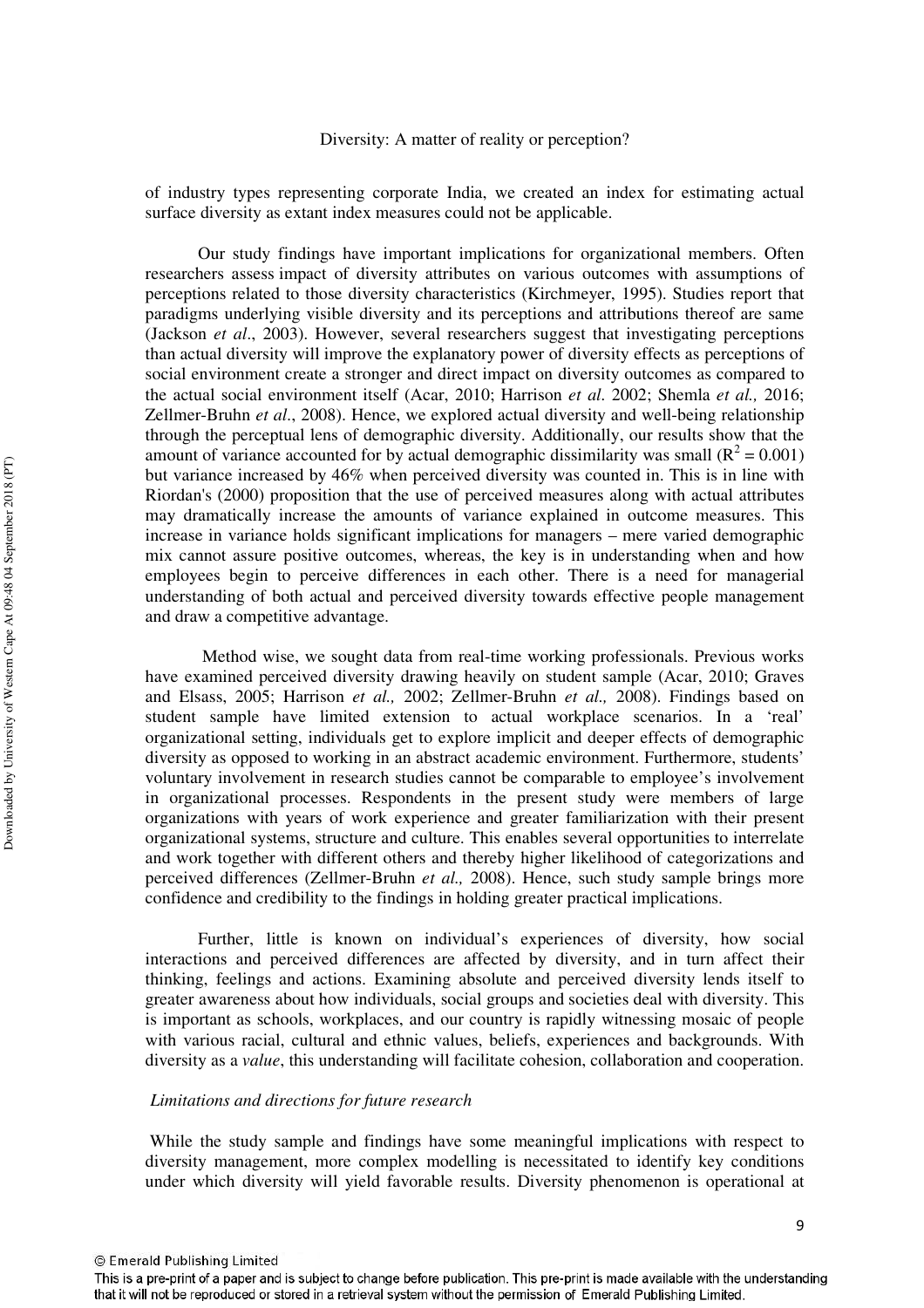multiple levels - individuals, dyads, teams, organizations and society. This multi-level dynamics warrants research attention towards considering *contextual factors* (such as nature of employee work, organizational culture or industry environment) intervening in the diversity-well-being relationship (Jackson *et al*., 2003; Joshi and Roh, 2009). Future studies examining diversity's affective effects must view diversity with a contextual lens in order to explicate its effects holistically.

The present work based on cross-sectional survey may be complemented by longitudinal examination as perceptions are malleable owing to familiarity with organizational members (Harrison *et al*., 2002; Zellmer-Bruhn *et al.,* 2008). Further, extant diversity research relies heavily on conventional paradigms such as social categorization and similarity/attraction. Mayo *et al.* (2016) suggested that 'empirical reality tends to relax the ideal conditions of diversity theories, rendering any single theory largely incomplete'. Hence, future scholars must limit over reliance on traditional theories and reflect on recent metatheoretical and multi-level frameworks for a more nuanced understanding of diversity effects (Guillaume *et al.,* 2014; Mayo *et al.,* 2016).

# **References**

- Acar, F. P. (2010), "Analyzing the effects of diversity perceptions and shared leadership on emotional conflict: A dynamic approach", *The International Journal of Human Resource Management*, Vol.21 No.10, pp.1733–1753.
- Achor, S. (2012), "Positive intelligence", *Harvard Business Review*, pp.100–102.
- Allen, R.S., Dawson, G., Wheatley, K., and White C.S. (2007), "Perceived diversity and organizational performance", *Employee Relations*, Vol.30 No.1, pp.20-33.
- Baron, R.M. and Kenny, D.A., (1986), "The moderator–mediator variable distinction in social psychological research: Conceptual, strategic, and statistical considerations", *Journal of Personality and Social Psychology*, Vol.51 No.6, pp.1173-1182.
- Buddhapriya, S. (2013), "Diversity management practices in select firms in India: A critical analysis", Indian Journal of Industrial Relations, Vol.48 No.4, pp.597–610.
- Byrne, D. E. (1971), The attraction paradigm, Academic Press, New York.
- Census of India (2011), Office of the Registrar General & Census Commissioner, Ministry of Home Affairs, Government of India.
- Cunningham, G. B. and Sagas, M. (2004), "Examining the main and interactive effects of deep- and surface-level diversity on job satisfaction and organiational turnover intentions", Organizational Analysis, Vol.12 No.3, pp.319–332.
- Daya, P. (2014), "Diversity and inclusion in an emerging market context", *Equality, Diversity and Inclusion: An International Journal*, Vol.33, pp.293–308.
- Deshpande, A. V. (2013), "*Study of Workforce Diversity Compliance of Manufacturing Companies in India and its Impact on Employee Performance"* (Doctoral dissertation). Dr. D.Y.Patil University, Mumbai, India.

Dreachslin, J. L. (2007), "The role of leadership in creating a diversity-sensitive organization", *Journal of Health Care Management*, Vol.52 No.3, pp.151–155.

- Enchautegui-de-Jesus, N., Hughes, D., Johnston, K. E., and Oh, H. J. (2006), "Well-being in the context of workplace ethnic diversity", *Journal of Community Psychology*, Vol.34 No.2, pp.211–223.
- Findler, L., Wind, L., and Mor Barak, M. E. (2007), "The challenge of workforce management in a global society: Modeling the relationship between diversity, inclusion, organizational culture, and employee well-being, job satisfaction and organizational commitment", *Administration in Social Work*, Vol.31 No.3, pp.63–94.
- Finn, C., and Chattopadhyay, P. (2000), "Managing emotions in diverse work teams: An

© Emerald Publishing Limited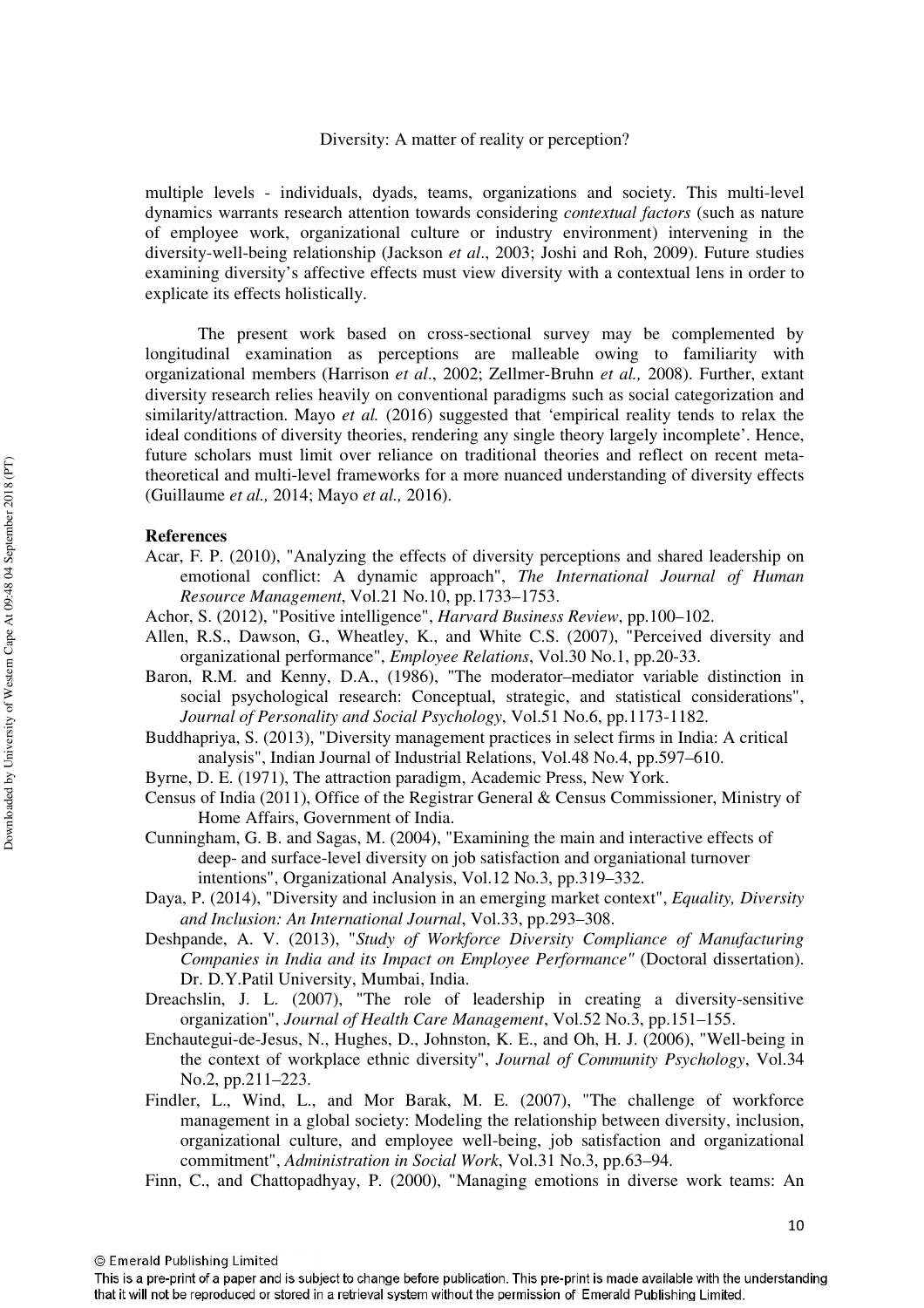affective events perspective", In *Academy of Management Proceedings*, Academy of Management, pp.D1–D6.

- Gebert, D., Boerner, S., and Chatterjee, D. (2011), "Do religious differences matter? An analysis in India", *Team Performance Management*, Vol.17 No.3/4, pp.224–240.
- Graves, L. M., and Elsass, P. M. (2005), "Sex and sex dissimilarity effects in ongoing teams: Some surprising findings", *Human Relations*, Vol.58 No.2, pp.191–221.
- Groysberg, B., and Connolly, K. (2013), "Great leaders who make the mix work", *Harvard Business Review*, pp.68–76.
- Guillaume, Y. R. F., Dawson, J. F., Priola, V., Sacramento, C. A., Woods, S. A., Higson, H. E., Budhwar, P. S., and West, M. A. (2014), "Managing diversity in organizations: An integrative model and agenda for future research", *European Journal of Work and Organizational Psychology*, Vol.23 No.5, pp.783–802.
- Gurtoo, A. (2016), "Workplace conditions and employer relationships as predictors of economic well-being: Female domestic workers in India", *Asian Social Work and Policy Review*, Vol.10 No.1, pp.61–75.
- Haile, G. A. (2012), "Unhappy working with men? Workplace gender diversity and jobrelated well-being in Britain", *Labour Economics*, Vol.19 No.3, pp.329–350.
- Haq, R. (2012), "The managing diversity mindset in public versus private organizations in India", The International Journal of Human Resource Management, Vol.23 No.5, pp.892–914.
- Harrison, D. A., Price, K. H., Gavin, J. H., and Florey, A. T. (2002), "Time, teams, and task performance: Changing effects of surface- and deep-level diversity on group functioning", Academy of Management Journal, Vol.45 No.5, pp.1029–1045.
- Harrison, D., and Klein, K. J. (2007), "What's the difference? Diversity constructs as separation, variety, or disparity in organizations", Academy of Management Review, Vol. 32 No.4, pp.1199–1228.
- Hayes, A. F., and Preacher, K. J. (2010), "Quantifying and testing indirect effects in simple mediation models when the constituent paths are nonlinear", *Multivariate Behavioral Research*, Vol.45 No.4, pp.627–660.
- Hayes, B. E., Perander, J., Smecko, T., and Trask, J. (1998), "Measuring perceptions of workplace safety", *Journal of Safety Research*, Vol.29 No.3, pp.145–161.
- Haynes, C. E., Wall, T. D., Bolden, R. I., Stride, C., and Rick, J. E. (1999), "Measures of perceived work characteristics for health services research: Test of a measurement model and normative data", *British Journal of Health Psychology*, Vol.4 No.3, pp.257– 275.
- Hentschel, T., Shemla, M., Wegge, J., and Kearney, E. (2013), "Perceived diversity and team functioning: The role of diversity beliefs and affect", *Small Group Research*, Vol.44 No.1, pp.33-61.
- Hofhuis, J., van der Zee, K. I., and Otten, S. (2012), "Social identity patterns in culturally diverse organizations: The role of diversity climate", *Journal of Applied Social Psychology*, Vol.42 No.4, pp.964–989.
- Hosie, P. J., and Sevastos, P. (2009), "Does the "happy-productive worker" thesis apply to managers?", *International Journal of Workplace Health Management*, Vol.2 No.2, pp.131–160.
- Jackson, S. E., Joshi, A., and Erhardt, N. (2003), "Recent research on team and organizational diversity: SWOT analysis and implications", *Journal of Management*, Vol.29 No.6, pp.801–830.
- Jaiswal, A., and Dyaram L. (in press), "Towards well-being: Role of diversity and nature of work", *Employee Relations*, doi: 10.1108/ER-11-2017-0279.
- Joshi, A., and Roh H. (2009), "The role of context in work team diversity research: A meta-

© Emerald Publishing Limited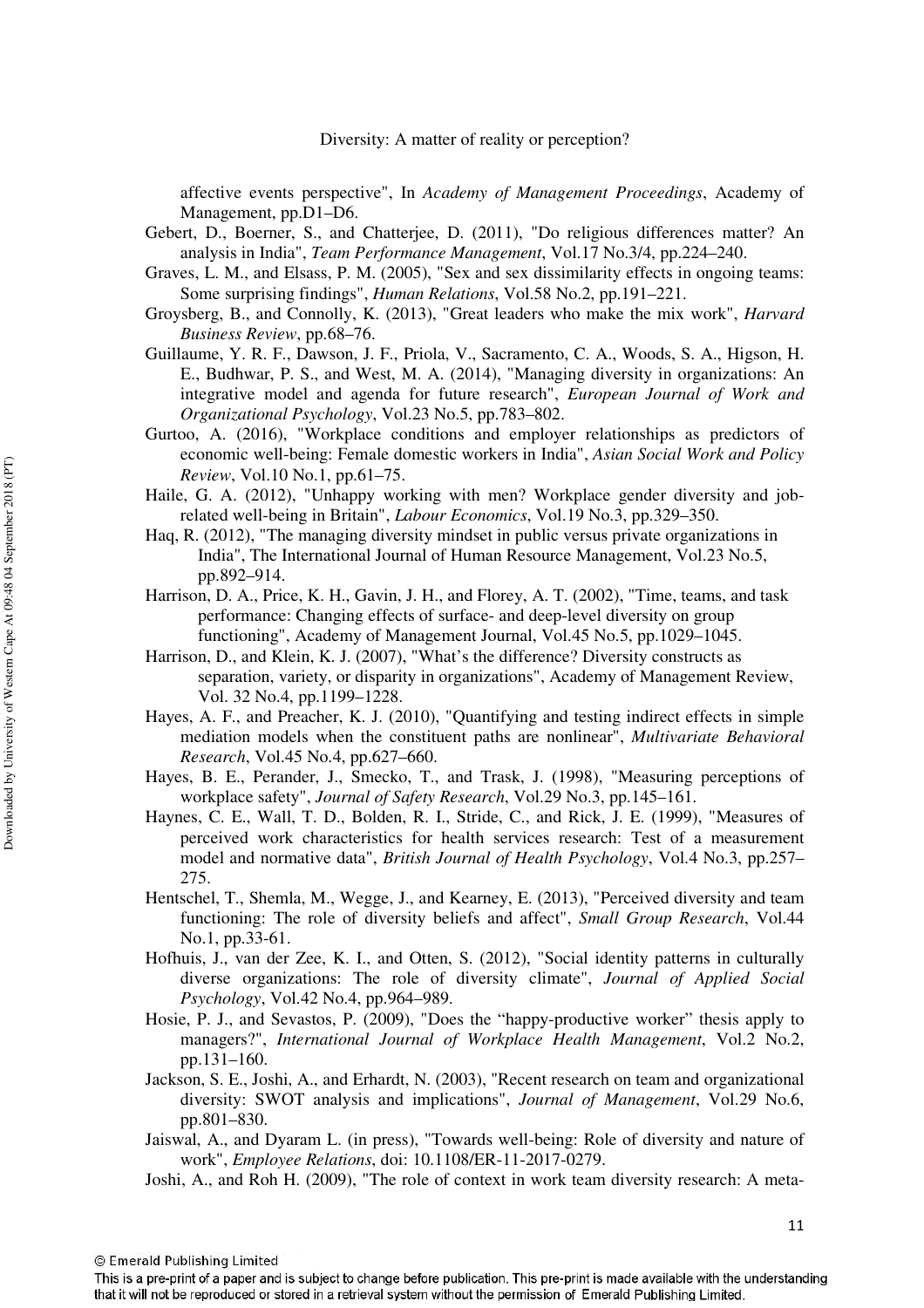analytic review", *Academy of Management Journal*, Vol.52 No.3, pp.599–627.

- Kirchmeyer, C. (1995), "Demographic similarity to the work group: A longitudinal study of managers at the early career stage", *Journal of Organizational Behavior*, Vol.16 No.1, pp.67–83.
- Klarsfeld, A., Booysen, L. A. ., Ng, E., Roper, I., and Tatli, A. (2014), "Country perspectives on diversity and equal treatment". In *International Handbook of Diversity Management at Work* (p. 9.78 E+ 12). Edward Elgar Publishing.
- Kossek, E. E., Kalliath, T., and Kalliath, P. (2012), "Achieving employee wellbeing in a changing work environment: An expert commentary on current scholarship", *International Journal of Manpower*, Vol.33 No.7, pp.738–753.
- Kowalski, T. H. P., and Loretto, W. (2017). "Well-being and HRM in the changing workplace", *The International Journal of Human Resource Management*, Vol.28 No.16, pp.2229–2255.
- Kulkarni, M., and Sommer, K. (2015), "Language-based exclusion and prosocial behaviors in organizations", Human Resource Management, Vol.54 No.4, pp.637–652.
- Kundu, S. C., and Mor, A. (2017), "Workforce diversity and organizational performance: A study of IT industry in India", Employee Relations, Vol.39 No.2, pp.160–183.
- Liao, H., Joshi, A., and Chuang, A. (2004), "Sticking out like a sore thumb: Employee dissimilarity and deviance at work", *Personnel Psychology*, Vol.57, pp.969–1000.
- Lyubomirsky, S., King, L., and Diener, E. (2005), "The benefits of frequent positive affect: Does happiness lead to success?", *Psychological Bulletin*, Vol.131 No.6, pp.803–855.
- Mayo, M., Kakarika, M., Mainemelis, C., and Till Deuschel, N. (2016), "A metatheoretical framework of diversity in teams", *Human Relations*, pp.1–29.
- Milliken, F. J., and Martins, L. L. (1996), "Searching for common threads: Understanding the multiple effects of diversity in organizational groups", *Academy of Management Review*, Vol.21 No.2, pp.402–433.
- Mohammed, S., and Nadkarni, S. (2011), "Temporal diversity and team performance: The moderating role of team temporal leadership", *Academy of Management Journal*, Vol.54 No.3, pp.489–508.
- Mor Barak, M. E., Findler, L., and Wind, L. H. (2003), "Cross-cultural aspects of diversity and well-being in the workplace: An international perspective", *Journal of Social Work Research and Evaluation*, Vol.4 No.2, pp.145–169.
- Mor Barak, M. E., and Levin, A. (2002), "Outside of the corporate mainstream and excluded from the work community: A study of diversity, job satisfaction and well-being", *Community, Work and Family*, Vol.5 No.2, pp.133–157.
- Morse, G. (2012), "The science behind the smile", *Harvard Business Review*, pp.85–90.
- Motkuri, V. (2009), "Workforce in Indian Information Technology (IT) Industry: Exploring NSS employment and unemployment survey", working paper MPRA 48411, *Munich Personal RePEc Archive*, University of Munich.
- Nair, N., and Vohra, N. (2015), "Diversity and inclusion at the workplace: A review of research perspective", working paper No 2015-03-34, Indian Institute of Management Ahmadabad.
- Nakui, T., Paulus, P., and van der Zee, K. (2011), "The role of attitudes in reactions toward diversity in workgroups", *Journal of Applied Social Psychology*, Vol.41 No.10, pp.2327–2351.
- Nishii, L. H., and Özbilgin, M. F. (2007), "Global diversity management: Towards a conceptual framework", *International Journal of Human Resource Management*, Vol.18 No.11, pp.1883–1894.
- Oerlemans, W. G. M., Peeters, M., and Schaufeli, W. B. (2008), "11 Ethnic diversity at work: An overview of theories and research", *The Individual in the Changing Working Life*,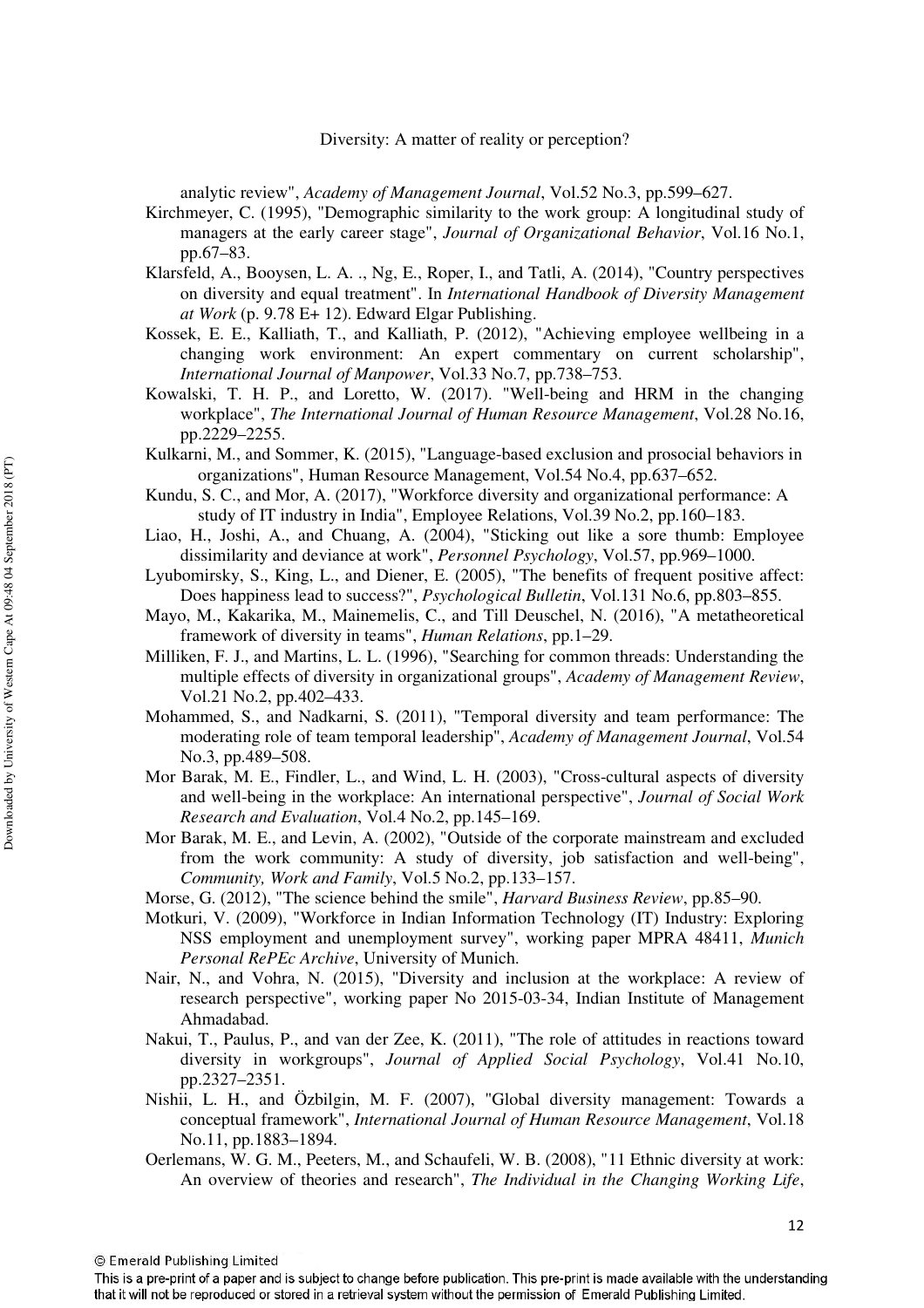pp.211.

- Patrick, H.A & Kumar, R.V. (2012), "Managing workplace diversity: Issues and challenges", *Sage Open*, Vol.2 No.2, pp.1-15.
- Podsakoff, P. M., MacKenzie, S. B., and Podsakoff, N. P. (2012), "Sources of method bias in social science research and recommendations on how to control it", *Annual Review of Psychology*, Vol.63 No.1, pp.539–569.
- Price, K. H., Harrison D. A., and Gavin J. H. (2006), "Withholding inputs in team contexts: Member composition, interaction processes, evaluation structure, and social loafing", *Journal of Applied Psychology*, Vol.91 No.6, pp.1375–1384.
- Rajaprasad, S. V. S., and Chalapathi, P. V. (2015), "Factors influencing implementation of OHSAS 18001 in indian construction organizations: Interpretive structural modeling approach", *Safety and Health at Work*, Vol.6 No.3, pp.200–205.
- Ratnam, C. S. V., and Chandra V. (1996), "Sources of diversity and the challenge before human resource management in India", International Journal of Manpower, Vol.17 No.4/5, pp.76-108.
- Riordan, C. M. (2000), "Relational demography within groups: Past developments, contradictions, and new directions", In Research in Personnel and Human Resources Management, pp.131–173.
- Roberson, Q., Holmes, O., Perry, J. (2017), "Transforming research on diversity and firm performance: A dynamic capabilities perspective", *Academy of Management Annals*, Vol.11 No.1, pp.189–216.
- Ryff, C. D. (1989), "Happiness is everything, or is it? Explorations on the meaning of psychological well-being", *Journal of Personality and Social Psychology*, Vol.57 No.6, pp.1069–1081.
- Sabharwal, M. (2014), "Is diversity management sufficient? Organizational inclusion to further performance", *Public Personnel Management*, Vol.43 No.2, pp.197–217.
- Salve, P., and Tewari, S. (2015), "Jobs for women: Why India does worse than Somalia?" *Business Standard*, pp.1–5.
- Shemla, M., Meyer, B., Greer, L., and Jehn, K. A. (2016), "A review of perceived diversity in teams: Does how members perceive their team's composition affect team processes and outcomes?", *Journal of Organizational Behavior*, Vol.37, pp.89–106.
- Sinha, J. B. (2011), *New directions in Health psychology,* Sage Publications, India.
- Sinha, J. B. (2014), *Psycho-social analysis of the Indian mindset*, Springer, India.
- Srikanth, K., Harvey, S., and Peterson, R. (2016), "A dynamic perspective on diverse teams: Moving from the dual-process model to a dynamic coordination-based model of diverse team performance", *Academy of Management Annals*, Vol.10 No.1, pp.453–493.
- Tajfel, H. (1982), "Social psychology of intergroup relations", *Annual Review of Psychology*, Vol.33 No.1, pp.1-39.
- Taris, T. W., and Schreurs, P. J. G. (2009), "Well-being and organizational performance: An organizational-level test of the happy-productive worker hypothesis", *Work and Stress*, Vol.23 No.2, pp.120–136.
- Tims, M., Bakker, A. B., and Derks, D. (2013), "The impact of job crafting on job demands, job resources, and well-being", *Journal of Occupational Health Psychology*, Vol.18 No.2, pp.230–40.
- van der Zee, K., Atsma, N., and Brodbeck, F. (2004), "The influence of social identity and personality on outcomes of cultural diversity in teams", *Journal of Cross-Cultural Psychology*, Vol.35 No.3, pp.283–303.
- van Knippenberg, D. and Mell, J. N. (2016), "Past, present, and potential future of team diversity research: From compositional diversity to emergent diversity", *Organizational Behavior and Human Decision Processes*, Vol.136, pp.135–145.

© Emerald Publishing Limited

Downloaded by University of Western Cape At 09:48 04 September 2018 (PT) Downloaded by University of Western Cape At 09:48 04 September 2018 (PT)

This is a pre-print of a paper and is subject to change before publication. This pre-print is made available with the understanding that it will not be reproduced or stored in a retrieval system without the permission of Emerald Publishing Limited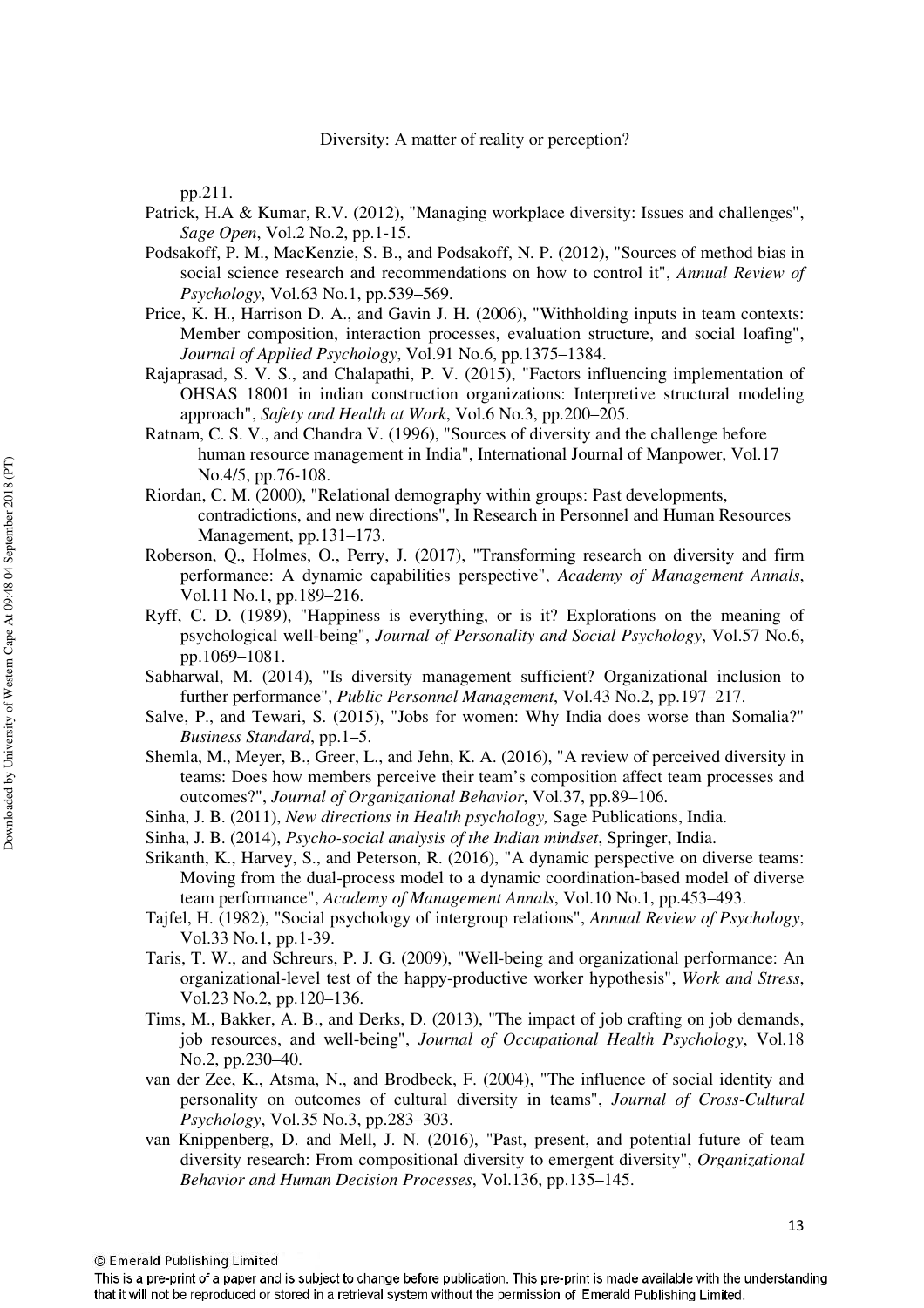- van Knippenberg, D., and Schippers, M. C. (2007), "Work group diversity", *Annual Review of Psychology*, Vol.58 No.1, pp.515–541.
- Warr, P., Cook, J., and Wall, T. (1979), "Scales for the measurement of some work attitudes and aspects of psychological well-being", *Journal of Occupational Psychology*, Vol.52 No.2, pp.129–148.
- Wegner, D. M. (1997), "When the antidote is the poison: Ironic mental control processes", *Psychological Science*, Vol.8 No.3, pp.148–150.
- Wesolowski, M. A., and Mossholder, K. W. (1997), "Relational demography in supervisorsubordinate dyads : Impact on subordinate job satisfaction , burnout , and perceived justice procedural", *Journal of Organizational Behavior*, Vol.18 No.4, pp.351–362.
- Wilks, D. C., and Neto, F. (2013), "Workplace well-being, gender and age: Examining the "double jeopardy" effect", *Social Indicators Research*, Vol.114 No.3, pp.875–890.
- Williams, K. Y., and O'Reilly, C. A. I. (1998), "Demography and diversity in organizations: A review of 40 years of research", *Research in Organizational Behavior*, Vol.20, pp.77– 140.
- Wright, T. A., and Bonett, D. G. (2007), "Job satisfaction and psychological well-being as nonadditive predictors of workplace turnover", *Journal of Management*, Vol.33 No.2, pp.141–160.
- Wright, T. A., and Huang, C. (2012). "The many benefits of employee well-being in organizational research", *Journal of Organizational Behavior*, Vol.33, pp.1188–1192.
- Zellmer-Bruhn, M. E., Maloney, M. M., Bhappu, A. D., and Salvador, R. (Bombie) (2008), "When and how do differences matter? An exploration of perceived similarity in teams", *Organizational Behavior and Human Decision Processes*, Vol.107 No.1, pp.41–59.
- Zhang, L., and Goldberg C. (2013), "Sensitivity-to-diversity: A moderator of diversity affective outcomes relationships", *Equality, Diversity and Inclusion: An International Journal*, Vol.33 No.6, pp.494–509.

© Emerald Publishing Limited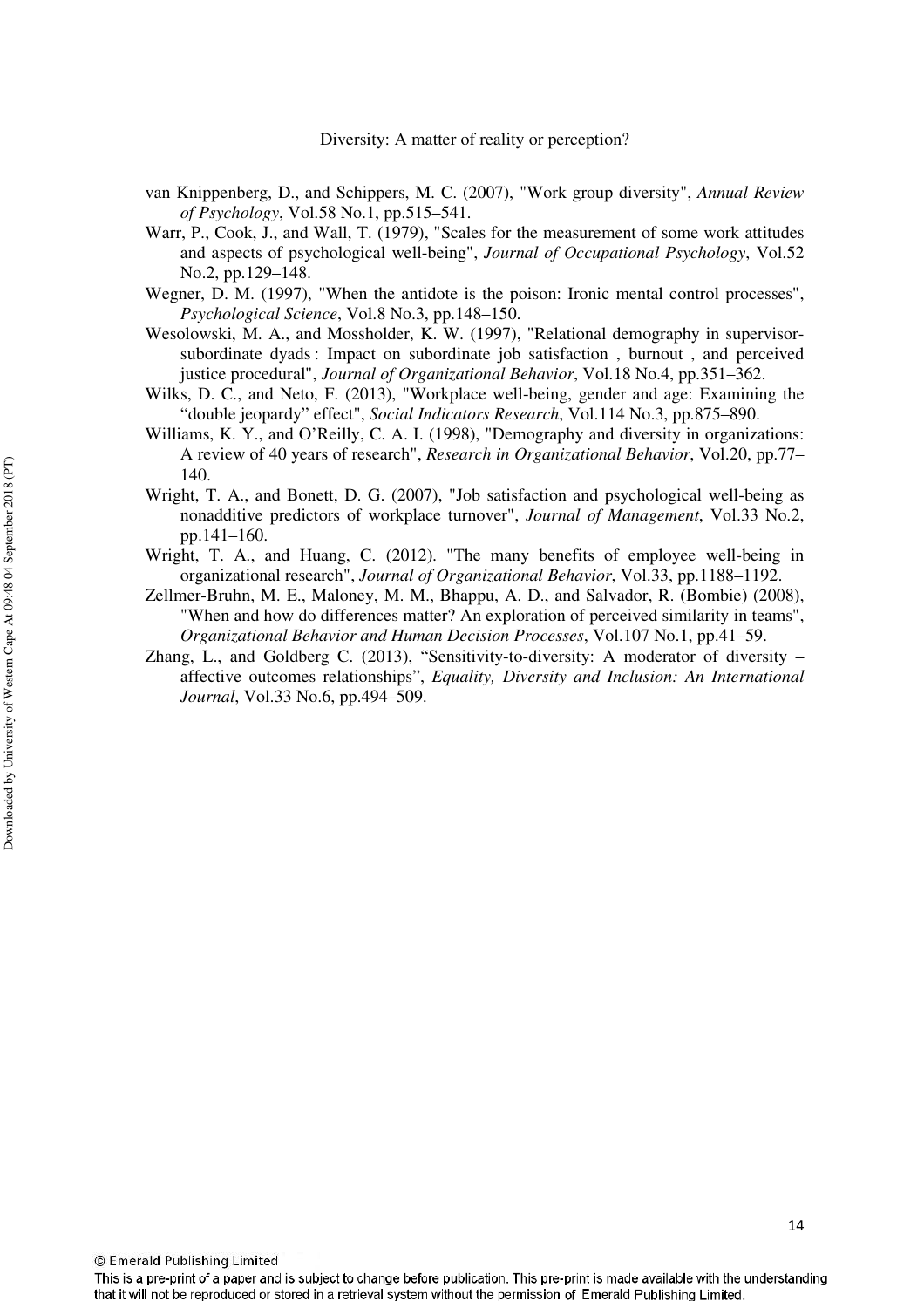| <b>Diversity</b>         | <b>Categories</b>                                    | $\%$ (N=617) | <b>Diversity</b> |
|--------------------------|------------------------------------------------------|--------------|------------------|
| characteristic           |                                                      |              | score            |
| Gender                   | Women                                                | 18%          | Sector           |
|                          |                                                      |              | dependent        |
|                          | Men                                                  | 82%          | $\mathbf{0}$     |
| Age                      | $\leq 40$ years                                      | 70%          | $\overline{0}$   |
|                          | >40                                                  | 30%          | $\overline{1}$   |
| Religion                 | Hinduism                                             | 84%          | $\overline{0}$   |
|                          | Others                                               | 16%          | $\mathbf{1}$     |
| <b>Marital Status</b>    | Married                                              | 79%          | $\theta$         |
|                          | Others                                               | 21%          | $\mathbf{1}$     |
| Mother Tongue            | Same as the main language<br>spoken at work location | 61%          | $\boldsymbol{0}$ |
|                          | Different                                            | 39%          | $\mathbf{1}$     |
| <b>State of Domicile</b> | Same as work location                                | 75%          | $\boldsymbol{0}$ |
|                          | Different                                            | 25%          | $\mathbf{1}$     |

Table 1: Sample characteristics and assignment of diversity score

1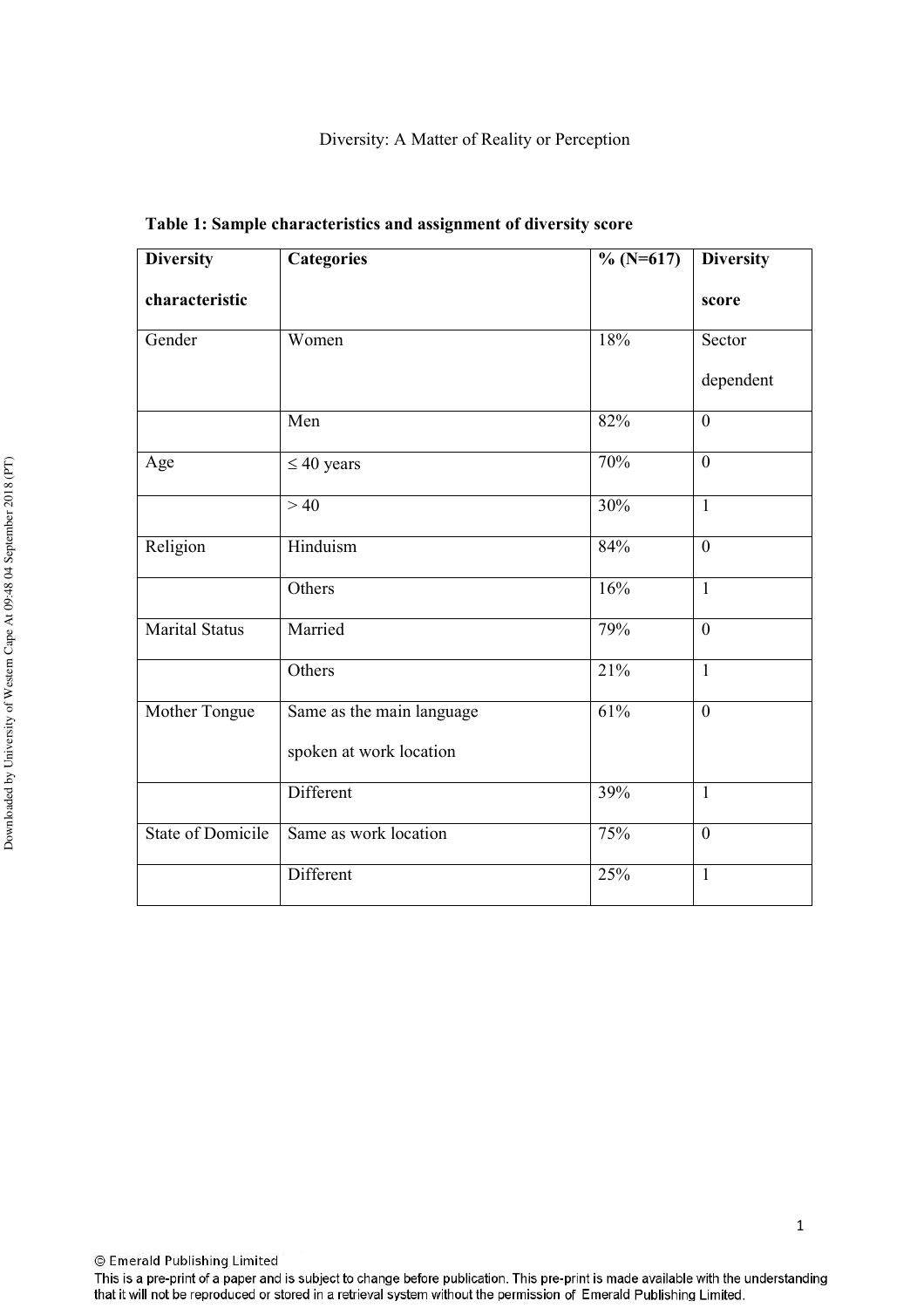| Variable                       | Mean | $SD \quad 1$      |                   |             |  |
|--------------------------------|------|-------------------|-------------------|-------------|--|
| 1. Actual Surface Diversity    | 0.24 | 0.18 1            |                   |             |  |
| 2. Perceived Surface Diversity | 4.02 |                   | $0.65$ $0.12**$ 1 |             |  |
| 3. Employee Well-Being         | 3.78 | $0.55 \quad 0.03$ |                   | $0.21***$ 1 |  |

Table 1: Descriptive Statistics and correlations

\*\*. Correlation is significant at the 0.01 level (2-tailed).

This is a pre-print of a paper and is subject to change before publication. This pre-print is made available with the understanding that it will not be reproduced or stored in a retrieval system without the permission of Emerald Publishing Limited.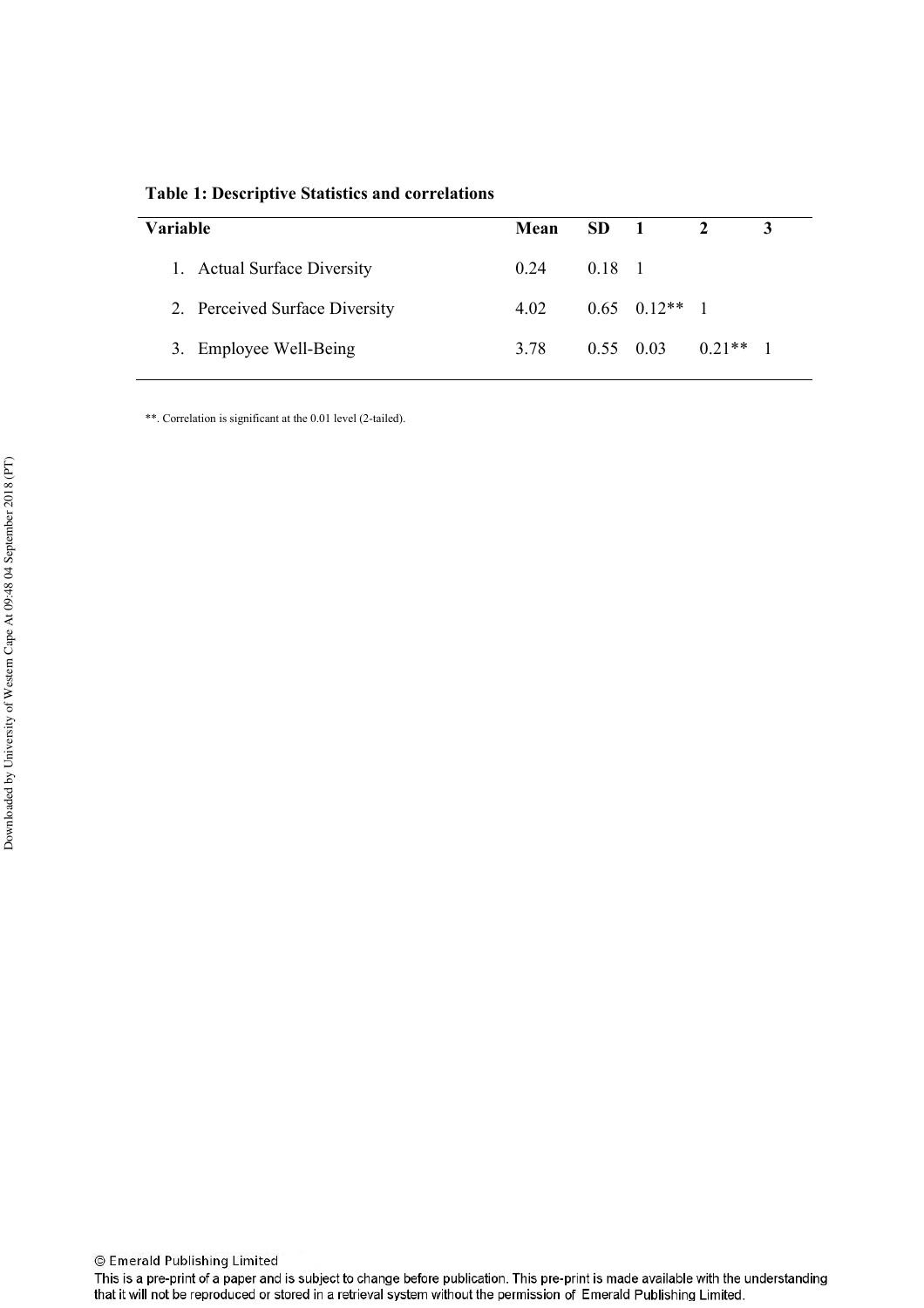| B    | SE   | $\beta$ |      | - F                                                 |
|------|------|---------|------|-----------------------------------------------------|
| 0.42 | 0.15 |         |      | $8.37***$                                           |
|      |      |         |      |                                                     |
| 0.18 |      |         |      |                                                     |
|      |      |         |      |                                                     |
|      |      |         | 0.03 | $\mathbf{t}$<br>$0.12$ 2.89<br>$0.21$ 5.43 29.45*** |

\*\*\*p < .001, \*\*p < .01., degrees of freedom = 1

This is a pre-print of a paper and is subject to change before publication. This pre-print is made available with the understanding that it will not be reproduced or stored in a retrieval system without the permission of Emerald Publishing Limited.